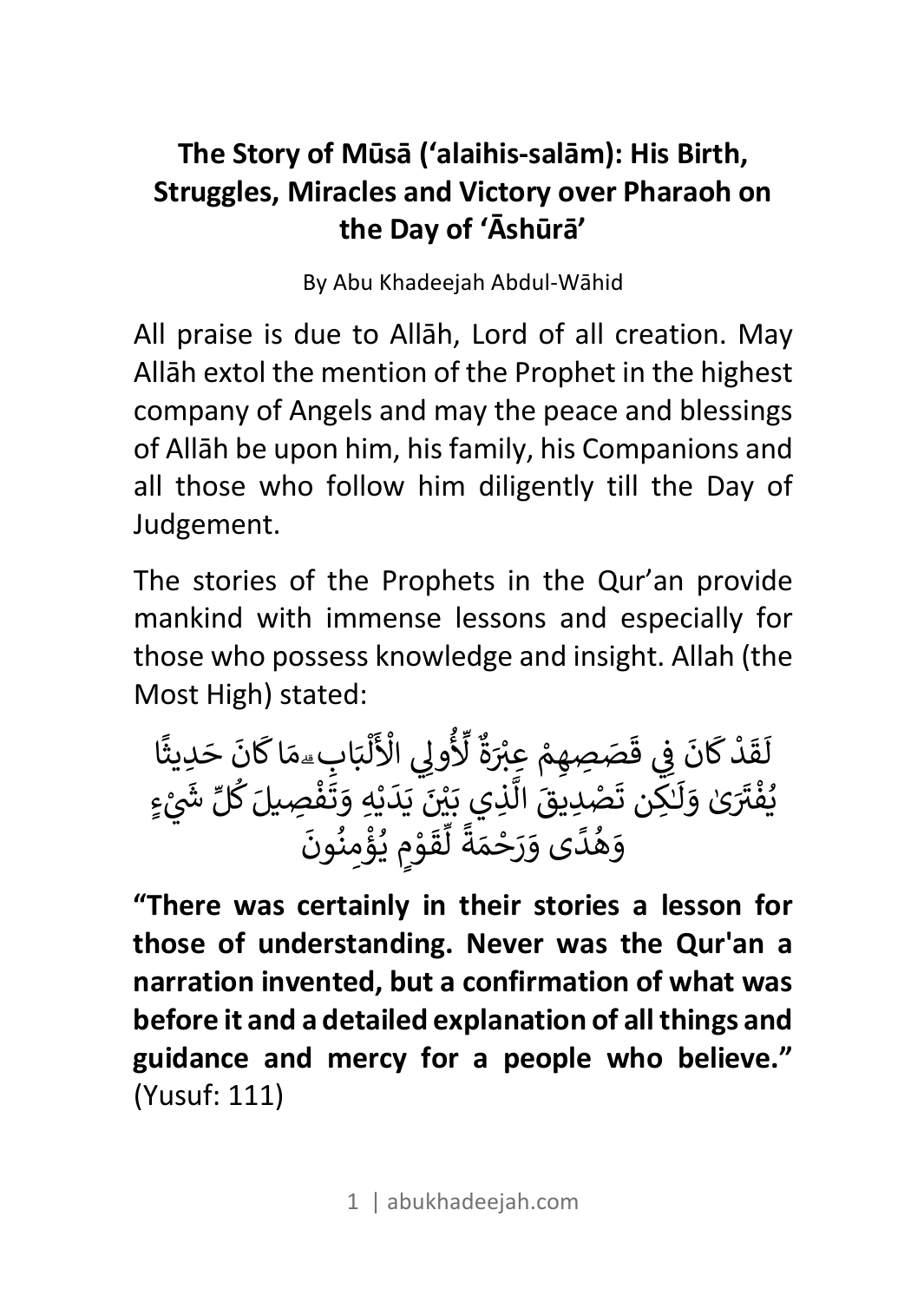## **The Children of Israel and Pharaoh's Oppression**

From the greatest of these stories that Allah informs us of is the story of the Messenger to whom Allah spoke directly, the Kaleem of Allah, the Mūsā or Moses ('alaihi salām). Allah mentions the life and trials of this great and noble Prophet throughout the Qur'an. Allah, the Most High, said:

إ نَّ فِرْعَوْنَ عَلَا فِي الْأَرْضِ وَجَعَلَ أَهْلَهَا شِيَعًا يَسْتَضْعِفُ<br>يَسْتَخْفَرُونَ عَلَا فِي الْأَرْضِ <u>׀</u> [ R ֦֧<u>֝</u> R ُن بِرَكُون كَلاَ يِي الْأَرْضِ وَجَمَل اللّهُ مِنْدَ بِسَنْصُحِكَ<br>طَائِفَةً مِّنْهُمْ يُذَبِّحُ أَبْنَاءَهُمْ وَيَسْتَحْيِي نِسَاءَهُمْ ۚ إِنَّهُ كَانَ ֦֧<u>֓</u> َ R ֧֦֧֚֡֓<u>֓</u> َ َّ َ بَعَدَهم ويَسْتَعْبَ<br>مِنَ الْمُفْسِدِينَ m َ

**"Indeed, Pharaoh exalted himself in the land and made its people into factions, oppressing a group among them (the Children of Israel), slaughtering their new-born sons and keeping their females alive. Indeed, he was from the corrupt."** (Al-Qasas: 4)

So, they were the Children of Israel who were the offspring of Ya'qūb ('alaihi salām), the son of Ishāq ('alaihi salām), the son of the Khalīl (the close friend) of Allah, Ibrāhīm ('alaihi salām). The Prophet Yusuf (Joseph) the son of Jacob was buried in Egypt. They were the best of the people on earth in that time. So, this oppressive, brutal unbeliever, the Pharaoh, enslaved them, debased them and made them lowly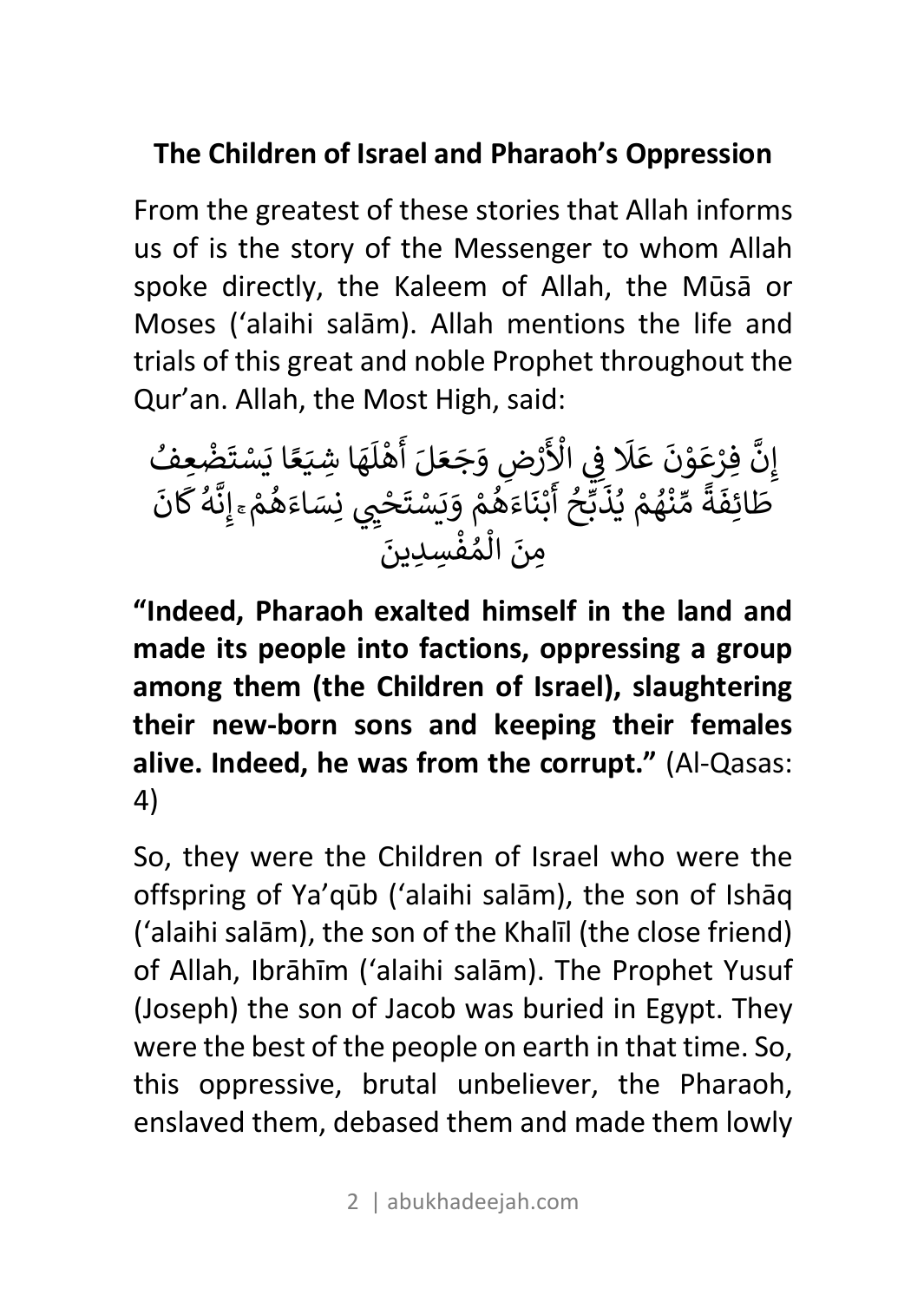and used them to carry out the lowliest of chores.

The Children of Israel believed that that from the progeny of Ibrāhīm ('alaihis-salām) a child would be born who would destroy the Pharaoh and his kingdom. It is said that the tiding was given to Sārah, the wife of Ibrāhīm ('alaihis-salām) when she passed through Egypt and its king tried to misbehave with her. As-Suddī narrated from Ibn 'Abbās (radiyallāhu 'anhumā), also Murrah from Ibn Mas'ood (radiyallāhu 'anhumā), and also other Companions that Pharaoh had a frightening dream wherein he saw a fire coming from the direction of Jerusalem which burned the Copts of Egypt and their homes but did not harm the Children of Israel. Pharaoh gathered all his priests, soothsayers and magicians so they could interpret his dream. They told him, "There will be a boy born among these people who will destroy the people of Egypt." It was due to this that Pharaoh ordered the killing of all the new-born boys, and he spared the girls.

When the Copts complained to Pharaoh that the population of the Israelites was diminishing due to the numerous killings, that their slave manpower was reducing and feared they would have to carry out their own duties, the Pharaoh found for them a solution. He decreed that the boys born in one year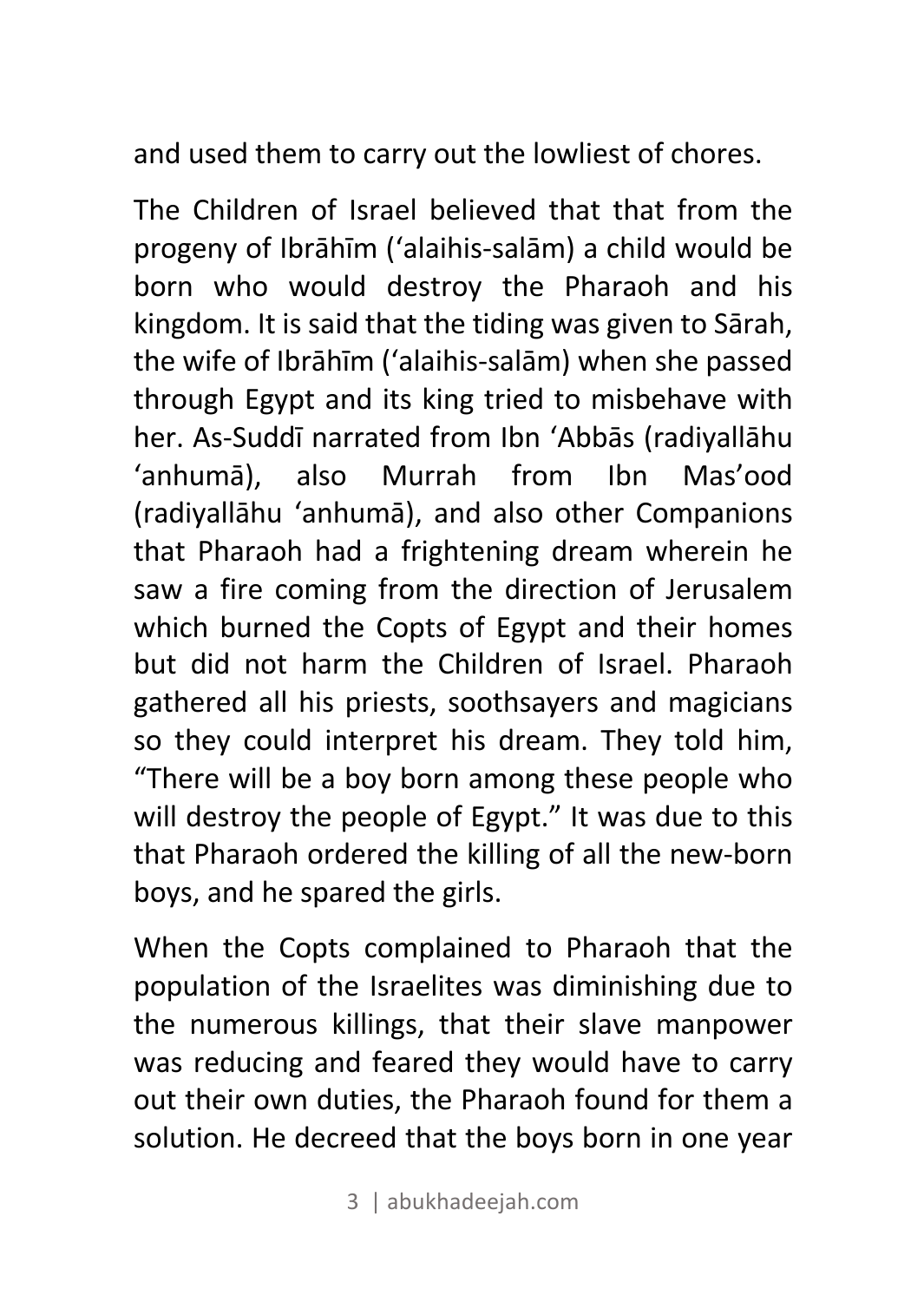were to be killed, and the boys born in the following year were to be spared. It is said that Mūsa's brother Hārūn ('alaihimas-salām) was born in a year of pardon and Mūsā's ('alaihis-salām) was born in a year of killing.

But the plan of this disbeliever did not help him against the Decree of Allah (the Most High). Pharaoh did whatever he could to ward off the birth of Mūsā ('alaihis-salām). He would send men and midwives who would regularly check up on the pregnant women of the Israelites and keep track of their delivery dates. So, no believing woman gave birth except that the people of Pharaoh would slay him that very moment.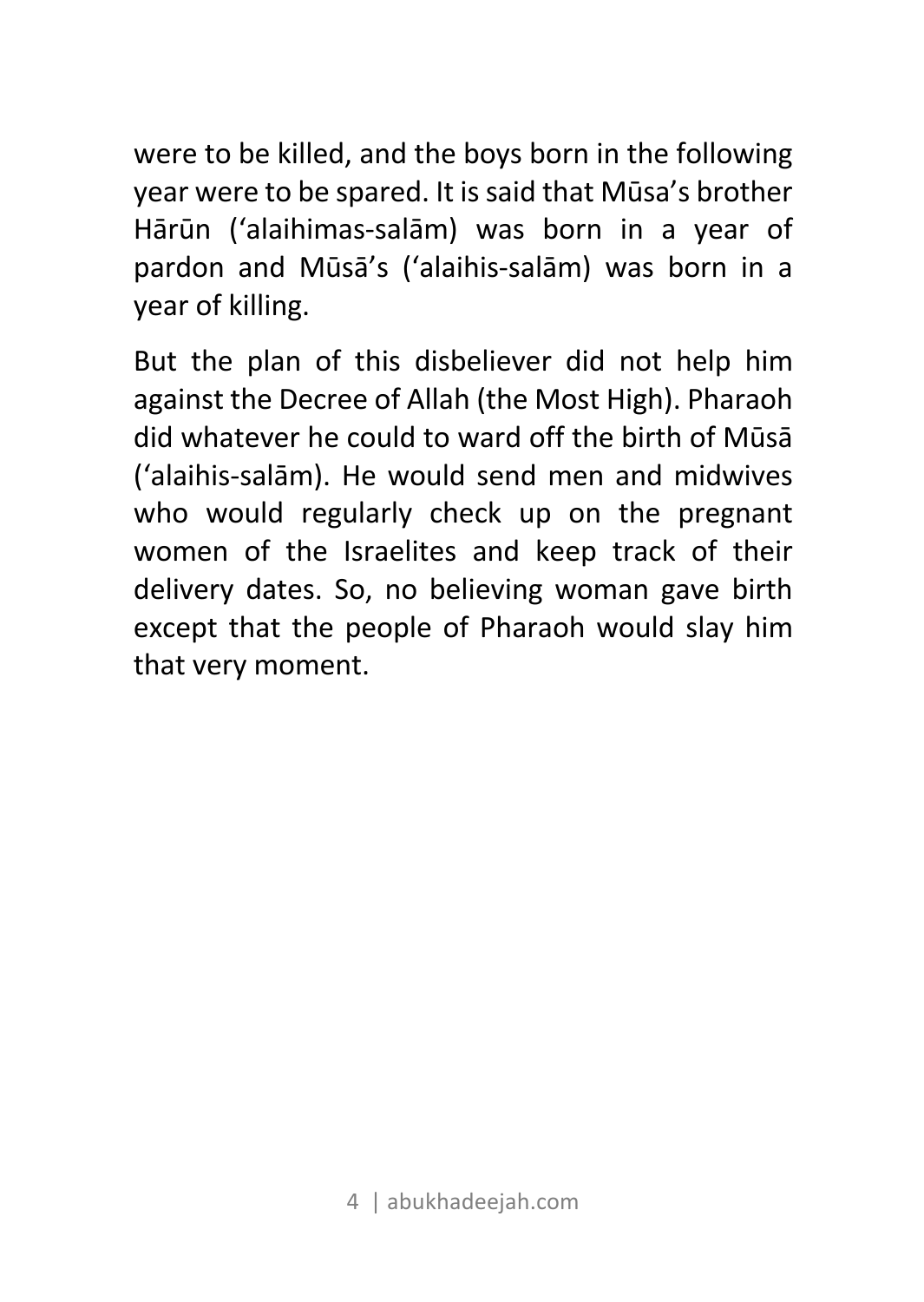#### **The Birth of Mūsā and his Concealment**

When Mūsā's mother (may Allah's be please with her) become pregnant, the normal signs of pregnancy did not show on her. When she gave birth, she became fearful. So, Allah, the Most High, stated:

وَأَوْحَيْنَا إِلَىٰ أُمِّ مُوسَىِٰ أَنْ أَرْضِعِيهِ فَإِذَا خِفْتِ عَلَيْهِ فَأَلْقِيهِ َ أ R R â R R َ ِ َR َ R دارحـينا إِلى ٣م سوسى ٥٦ (رَضِعِيدِ= عَادَا كِـَـعْبِ عَديدِ تَّحْيِدِينَ مِنْ الْمَرْضَى<br>فِي الْيَمِّ وَلَا تَخَافِي وَلَا تَحْزَِنِي إِنَّا رَادُّوهُ إِلَيْكِ وَجَاعِلُوهُ مِنَ [ m [ ;  $\frac{1}{2}$ .<br>R َ ري<br>الْمُرْسَلِّينَ m ]ؚ<br>ا

**"And We inspired to the mother of Moses, 'Suckle him; but when you fear for him, cast him into the river and do not fear and do not grieve. Indeed, We will return him to you and will make him [one] of the messengers.'"** (Al-Qasas 28:7)

She was commanded by Allah to place him in a small covered box because they lived on the banks of the river Nile, and to tie a rope to it and tether it to her house. So, whenever she feared for the safety of Mūsā ('alaihis-salām), she would cast him out into the River Nile in the box and pull the rope to bring him back in after the danger had passed. However, the rope came apart and the box floated downriver to the palace of Pharaoh.

فَالْتَقَطَهُ آلُ فِرْعَوْنَ لِيَكُونَ لَهُمْ عَدُوًّا وَحَزَنًا ٍإِنَّ فِرْعَوْنَ َ m َ R َ َ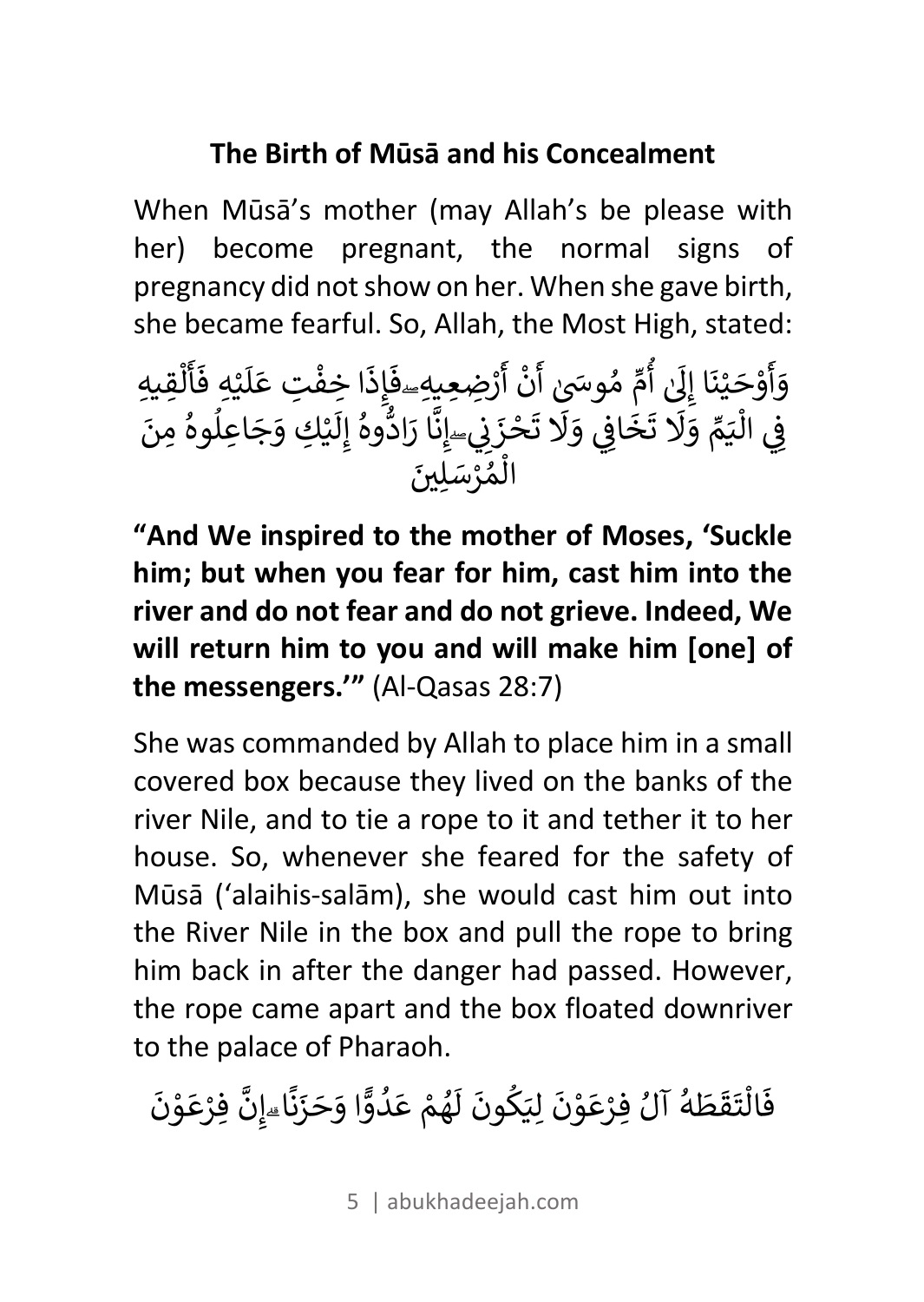#### وَهَامَانَ وَجُنُودَهُمَا كَانُوا خَاطِئِينَ R ]َ

**"And the family of Pharaoh picked him up [out of the river] so that he would become to them an enemy and a [cause of] grief. Indeed, Pharaoh and Hāmān and their soldiers were deliberate sinners."** (Al-Qasas 28:8)

When they opened the box, they found a baby boy. When the glance of the wife of the Pharaoh passed over him, she fell in love with the baby in front of her, and her heart instantly became attached. When the Pharaoh arrived, she pleaded with him that the child be spared.

و ق َ َ ال ام ِت R ر ْ َ أ ت R ِفر ُ ع ْ و َ ن ْ ق َ ُ <sup>ع</sup> ُ َّ <sup>ت</sup> <sup>ر</sup> َ ÑÖ ْ [ k ‹ í و [ َ ل ك R ۖ لا َ ت َ َ ق ْ ت ُ ل وە â ٰ َ َ‹ <sup>ع</sup> ُ أ ن ي R نف َ ع َ ن َ ا أ َ R و ن ْ َ ت ِخذ َّ َ ە و ُ َ ل R د ا و ً ه َ م ُ لا ْ َ ® ش َ ع ْ ر ُ ون ُ َ

**"And the wife of Pharaoh said, '[He will be] a comfort of the eye for me and for you. Do not kill him; perhaps he may benefit us, or we may adopt him as a son.' And they perceived not [what was to be]."** (Al-Qasas 28:9)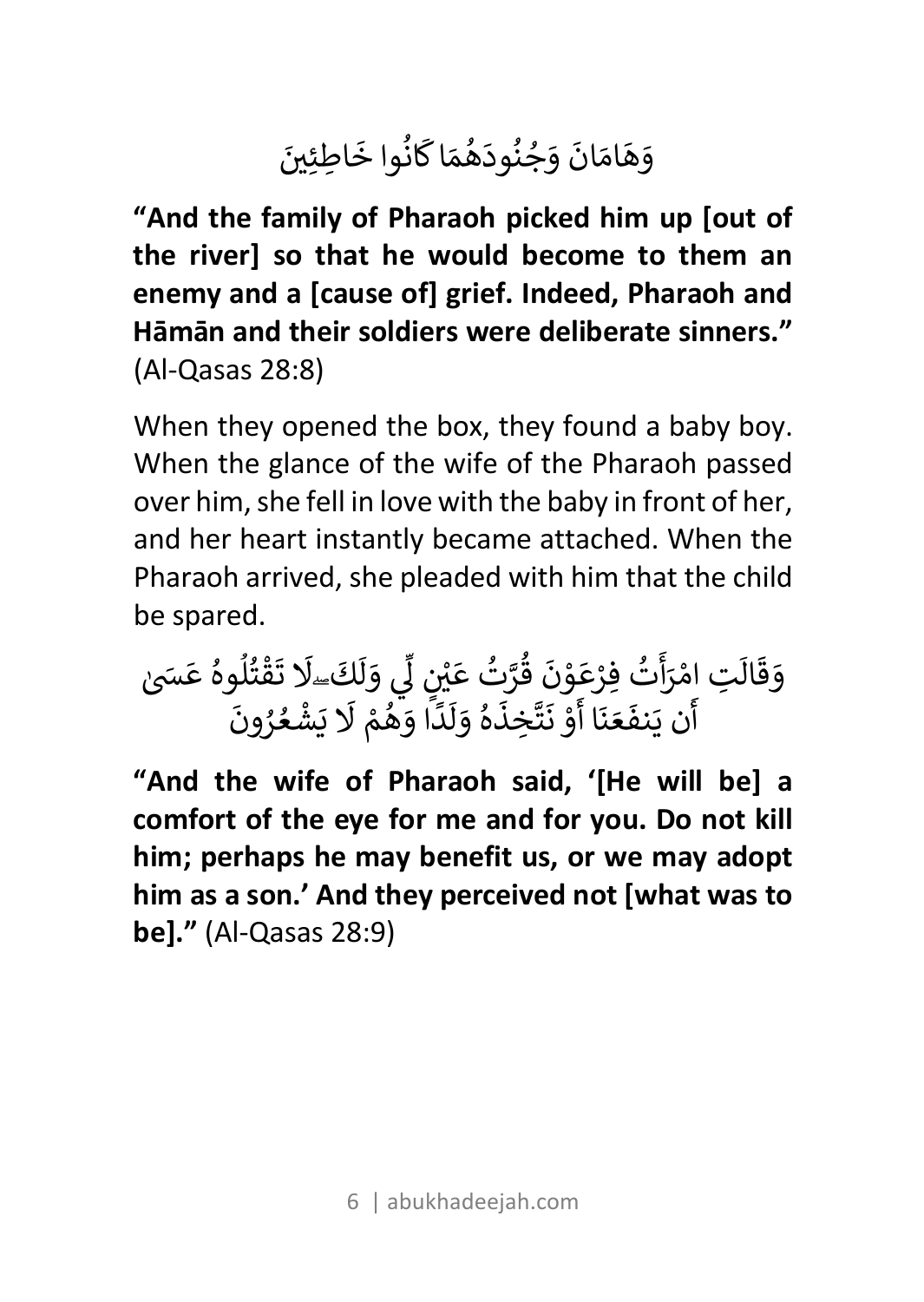#### **The Wife of the Pharaoh, her Torture and Death**

So, Allah granted Āsiyah, the wife of Pharaoh, the child, and she loved him and cared for him. Later, when Mūsā ('alaihis-salām) called her to Allah, she accepted Islam and worshipped Allah alone, for which the Pharaoh punished and tortured her and eventually killed her.

وَضَرَبَ اللَّهُ مَثَلًا لِّلَّذِينَ آمَنُوا امْرَأَتَ فِرْعَوْنَ إِذْ قَالَتْ رَبِّ í ؚ<br>ا أ  $\cdot$ َ ِّ عرب الله سلار سيون السوار المراب على السياب المسلمين.<br>ابْنِ لِي عِندَكَ بَيْتًا فِي الْجَنَّةِ وَنَجِّنٍي مِن فِرْعَوْنَ وَعَمَلِهِ ֧֚֝<u>֓</u> ֦֧<u>֝</u> .<br>.<br>. َ. بين <sub>ك</sub>ي الجندِ وكبي مِن *:*<br>وَنَجِّنِي مِنَ الْقَوْمِ الظَّالِمِينَ َ m ]َ

**"And Allah presents an example of those who believed: the wife of Pharaoh, when she said, My Lord, build for me near You a house in Paradise and save me from Pharaoh and his deeds and save me from the wrongdoing people.'"** (At-Tahrīm 66:11)

Salmān (radiyallāhu 'anhu) said: **"The wife of the Pharaoh was punished by [the heat of] the sun. When they would leave her there [alone], the angels would come and shade her with their wings, and she would be able to see her house in Jannah."**<sup>1</sup>

Abu Hurayrah (radiyallāhu 'anhu) said: **"The Pharaoh** 

 $\overline{a}$ 

7 | abukhadeejah.com

<sup>1</sup> Ibn Abi Shaybah 13/331; Ibn Jareer 23/115; Authenticated by Al-Hākim 2/496 and Al-Bayhaqi 1237.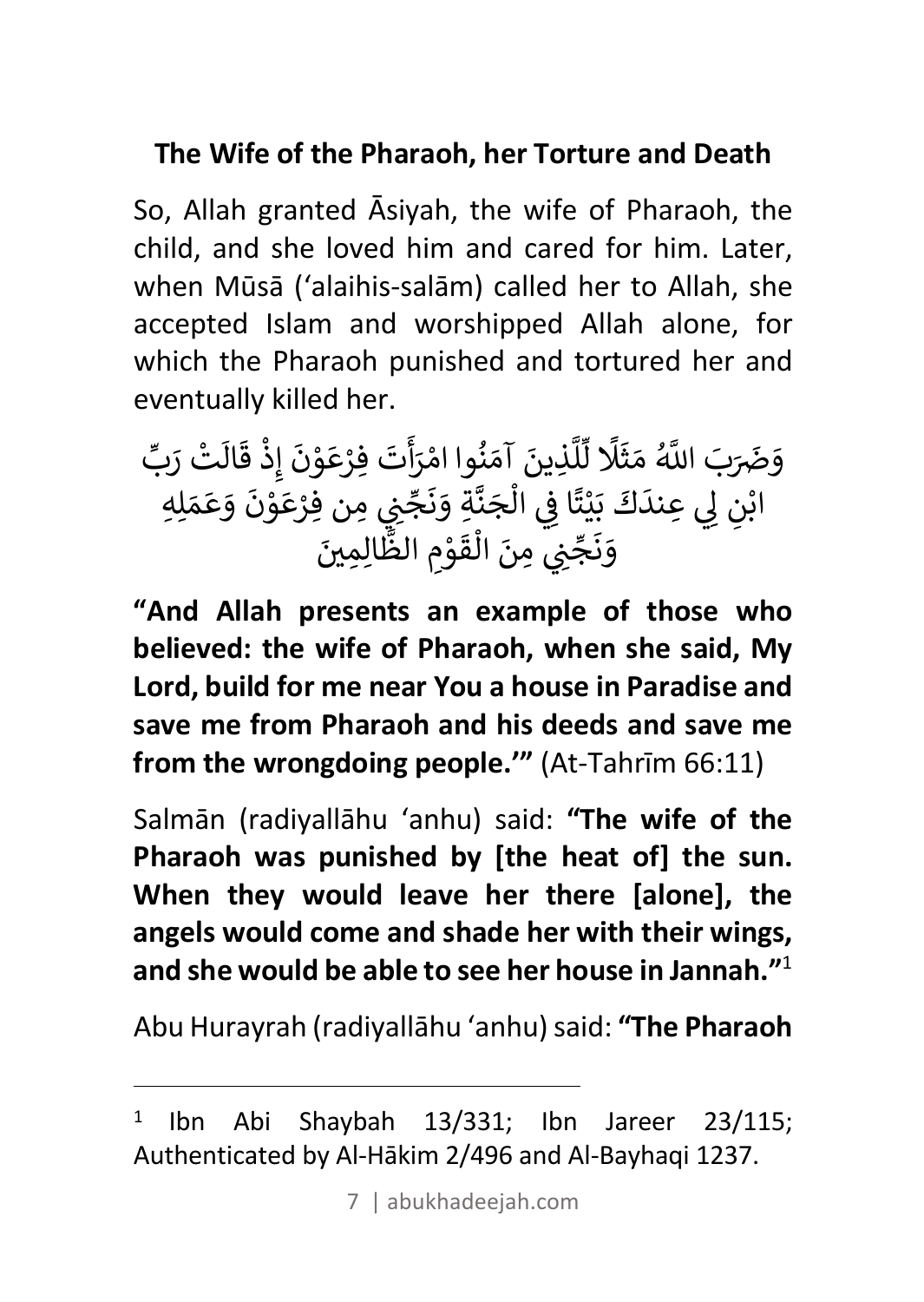**hammered four nails into the hands and feet of his wife. When they left her in that state, the angels would come and shade her. She said,** ر ب َ اب ِّ <sup>ك</sup> َ ِعند ¢ ِ[k <sup>ن</sup> ْ َ ب ‰ ت ا Z ً ال ِ[ ج m ن َ َّ ةِ**' My Lord, build for me near You a house**  ֧<u>֘</u> ْ .<br>. **in Paradise.' So, her house was shown to her in Paradise."**<sup>2</sup>

Ibn 'Abbās (radiyallāhu 'anhumā) said that Allāh's Messenger (salallāhu 'alaihi wassallam) said, **"The best of the women of Paradise are: Khadeejah bint Khuwaylid, Fātimah bint Muhammad, Maryam bint 'Imrān and Āsiyah bint Mazāhim the wife of the Pharaoh."**<sup>3</sup>

 $\overline{a}$ 

<sup>2</sup> Abu Ya'lā 6431; Al-Bayhaqi 1238 as a saying of Abu Rāfi' and the mention of Abu Hurayrah was dropped by him. Al-Hāfidh Ibn Hajr said: It is authentic as a saying of the Companion, see Al-Matālib Al-Āliyah 9/62. 3 Ahmad 4/409, 5/77, 113 (2668, 2901, 2957); At-Tabarāni

<sup>11928;</sup> Al-Hākim 3/185 – and the verifiers of the Musnad of Ahmad said: Its chain of narration is sahih.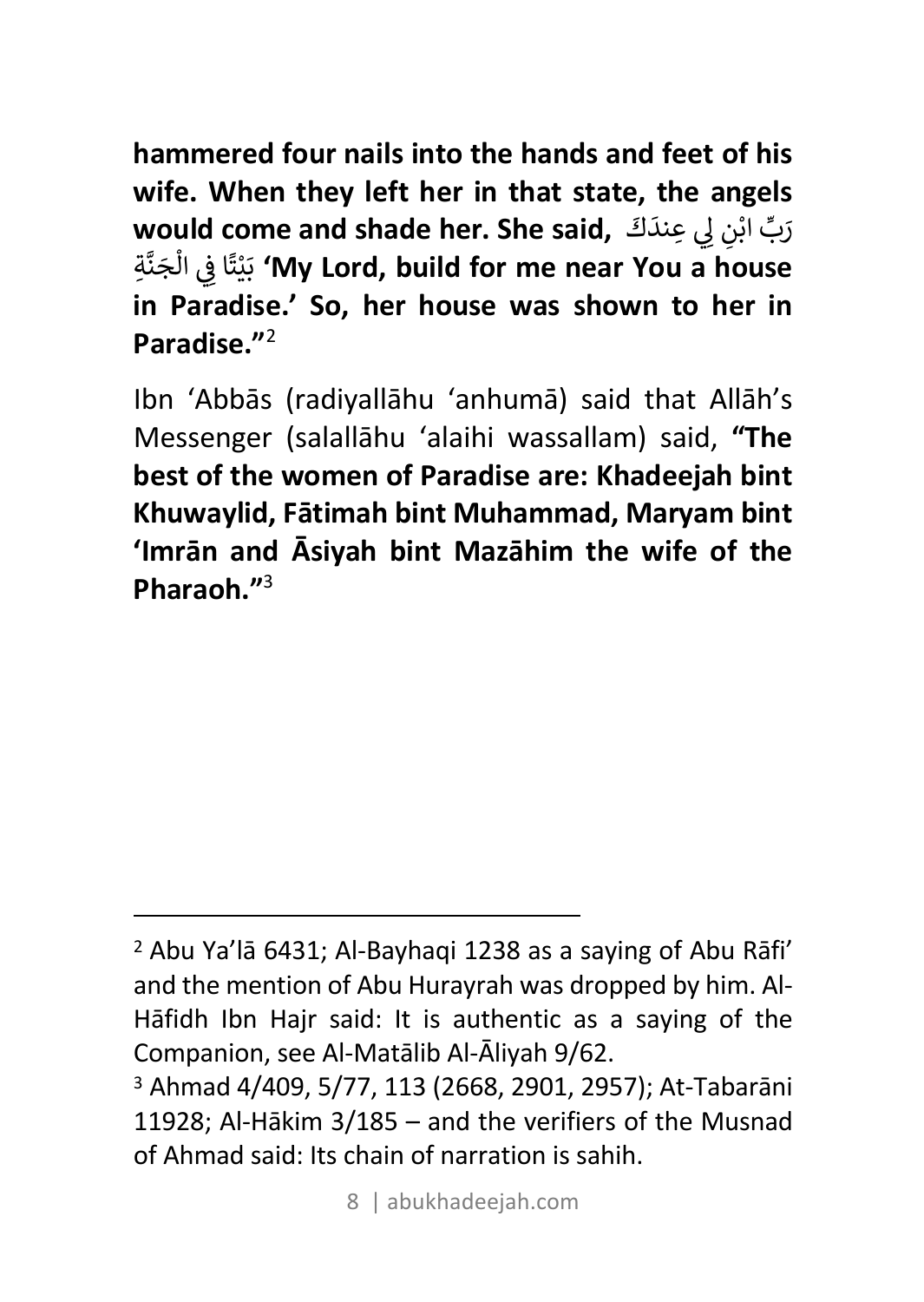## **Mūsā ('alaihis-salām) is Restored to his Mother**

So, when Mūsā ('alaihis-salām) was adopted by the wife of the Pharaoh, Āsiyah (may Allah be pleased with her), he would not take the milk of any woman. So, the palace sent out midwives along with baby Mūsā ('alaihis-salām) searching for a wet-nurse whose milk he would accept. Whilst they were out, the sister of Mūsā saw him and recognised him. So, she said, "Shall I guide you to a household who will take care of him for you?" So, the people of the palace were delighted. And the mother of Mūsā ('alaihis-salām) took hold of him and suckled him. This was the Decree (Qadr) of Allah that Mūsā would be returned to his mother who missed him dearly, and that his life would be spared and protected by Allah, the Most High:

ف َ ر د َ د َ ْ ن اە َ ِk إ ُ R أ ٰ â م ِهÏ ِّ R ] ت ْ َ ق ر َ ع َّ َ ي ن ْ ُ ه ا و َ لا َ ت َ ح َ ز ْ ن َ و َ َ ل ت ِ ع َ ل ْ R م أ َ R ن و َّ ع َ د ْ َ ا' <sup>ق</sup> َ ِ <sup>ح</sup> <sup>Ä</sup> و ٌّ َ ل َ ـ ِ ن ـ| ٰ أ َّ R Ó m cÔ َ ه َ م ُ لا ْ َ v ع َ ل ْ R م ون ُ َ

**"So, We restored him to his mother that she might be content and not grieve and that she would know that the promise of Allah is true. But most of the people do not know."** (Al-Qasas 28:13)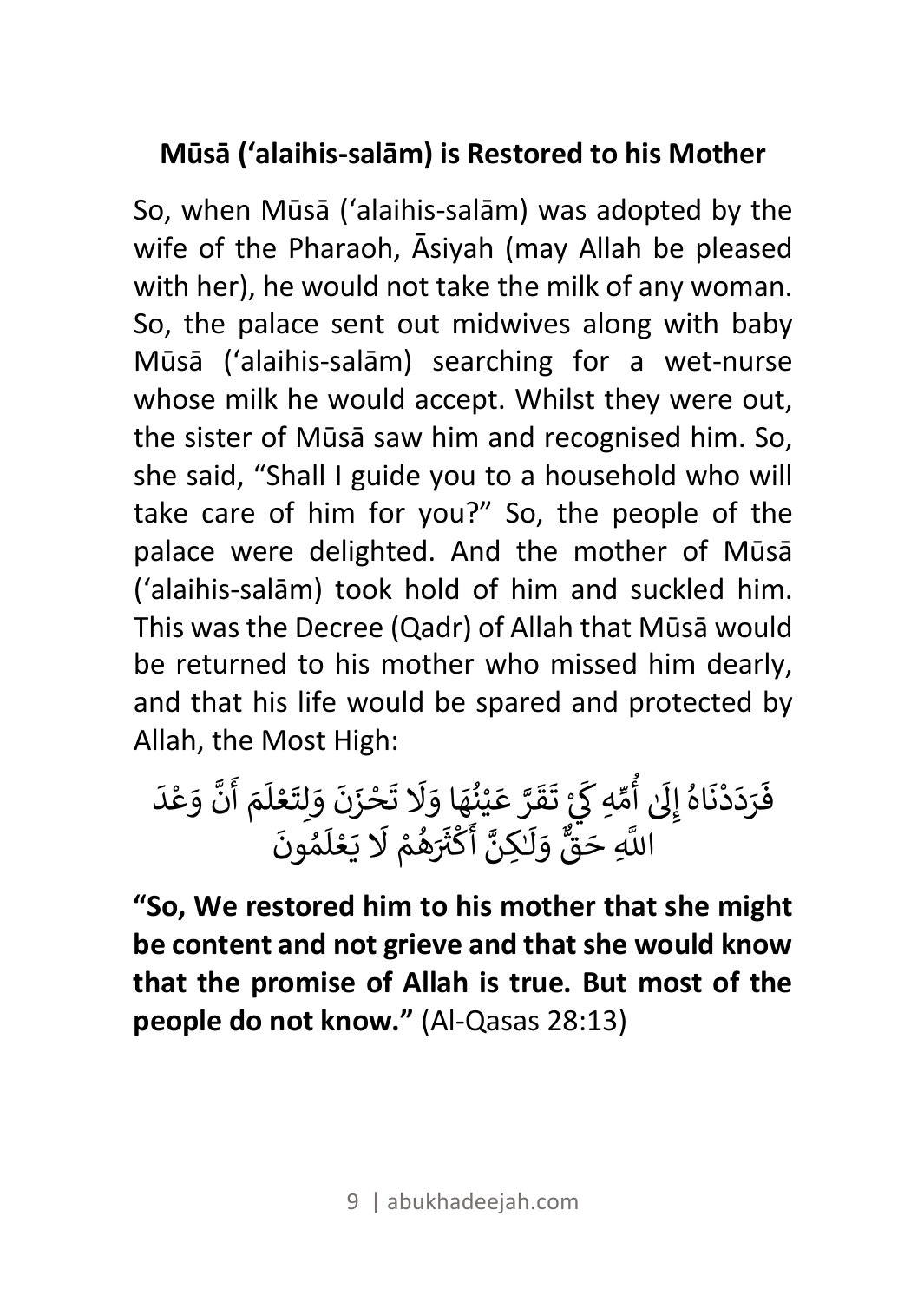## **Mūsā ('alaihis-salām) Grows up, Kills an Egyptian Unintentionally and Leaves Egypt**

By the time Mūsā ('alaihis-salām) reached adulthood, he had some influence in Egypt due to his connection to the Pharaoh and his entourage. He would travel through the land as the Pharaoh travelled and he wore the garments that he would wear, he rode as he rode.

One day, Mūsā ('alaihis-salām) left the palace without the knowledge of its people and walked into the town, and he saw two men fighting each other. One of them was from the Children of Israel (his own people) and the other was from their enemy, from the people of the Pharaoh, an Egyptian. So Mūsā helped the one he saw to be correct and struck the Egyptian which resulted in his death. Mūsā ('alaihissalām) felt deep regret for what he had done as he did not intend to kill the Egyptian. He supplicated to Allah, seeking forgiveness for his action and Allah forgave him.

ق ال َ ر َ ب َ ِÀ إ ِّ [ [ ظ ِّ R ل R <sup>ن</sup> ُ ْ <sup>ت</sup> <sup>م</sup> َ ف ف [ ِ‹ ْ اغ َ ِفر ْ ف ِ[k ْ َ غ ف َ ر َ ل َ R ه ن ِۚ إ ُ َّ ه ه ُ و ُ َ ال m غ ف َ ور ُ áم ِح َّ الر ُ ُ

**"He said, 'My Lord, indeed I have wronged myself, so forgive me,' and He forgave him. Indeed, He is the Forgiving, the Merciful."** (Al-Qasas 28:16)

10 | abukhadeejah.com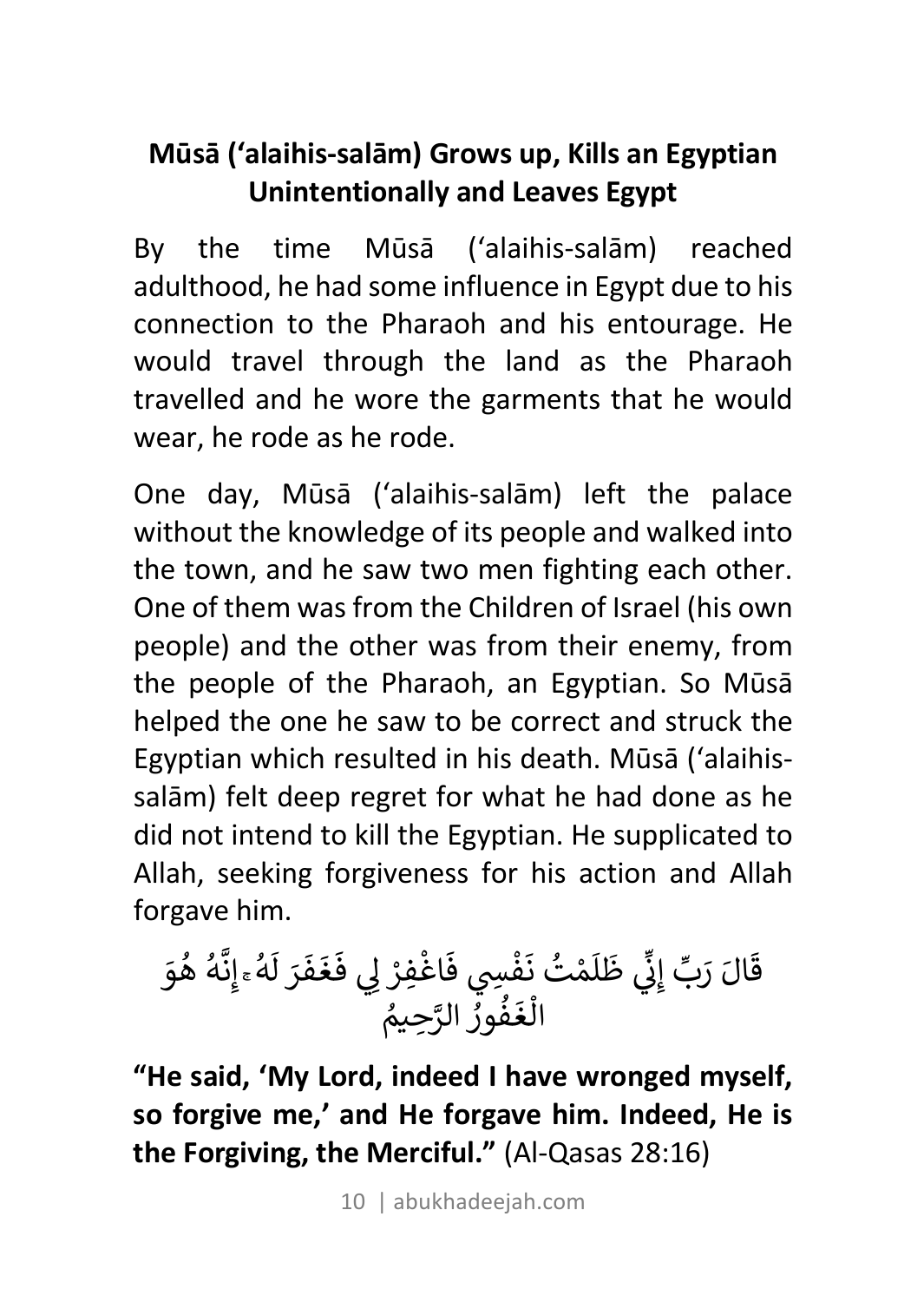Mūsā ('alaihis-salām) then fled from Egypt **"when a man came from the farthest end of the city, running. He said, 'O Mūsā, indeed the chiefs are conspiring to kill you, so leave! Indeed, I am to you of the sincere advisors.'"** (Al-Qasas 28:20)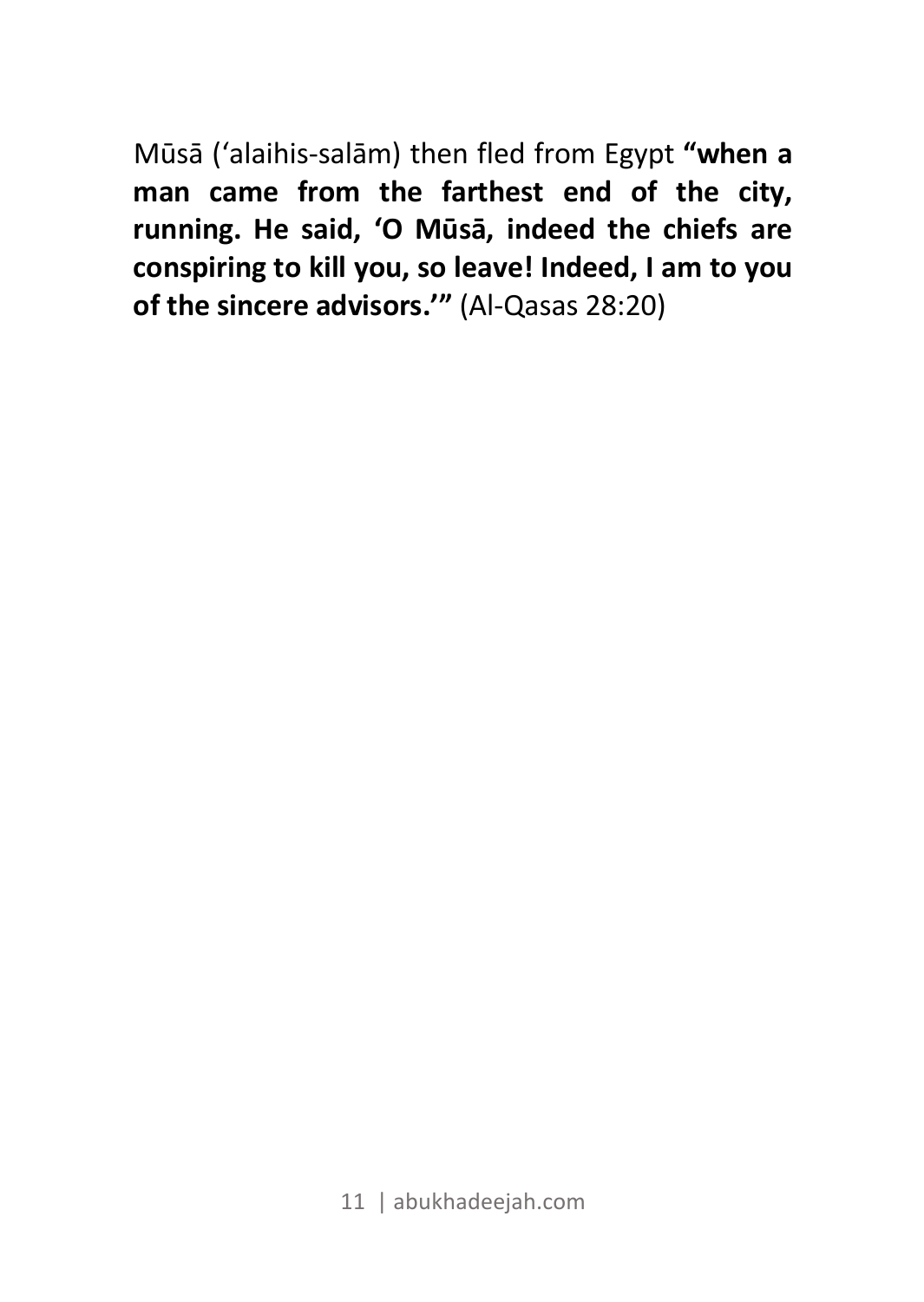## **Mūsā ('alaihis-salām) Travels to Madyan and Marries the Daughter of a Righteous Man**

So Mūsā left for the land of Madyan and remained there for ten years in the service of a righteous man. He came into the service of that man after he helped two of his daughters draw water from a well for their flock. Allah states that Mūsā ('alaihis-salām) said to them: **"What is the matter?" The women said, "We cannot draw water until the shepherds have gone away, and our father is a very old man." So, he drew water for them, and then went to sit in the shade and said, "My Lord! I am in need of any good You may send to me."** (Al-Qasas 28:23-24) The shepherds would place a huge stone over the well after they had watered their flock, so Mūsā ('alaihissalām) moved the rock due to the strength Allah had given him. When the women came home, they relayed the story to their father, so he sent one of them back to fetch him. **"Then one of the two women came to him, walking bashfully. She said, 'My father invites you that he may reward you for drawing water for us.'"** (Al-Qasas 28:25) After Mūsā was honoured by the father, one of the daughters said, **"O my father! Employ him for a wage."** (Al-Qasas 28:26) She praised him for being strong and trustworthy.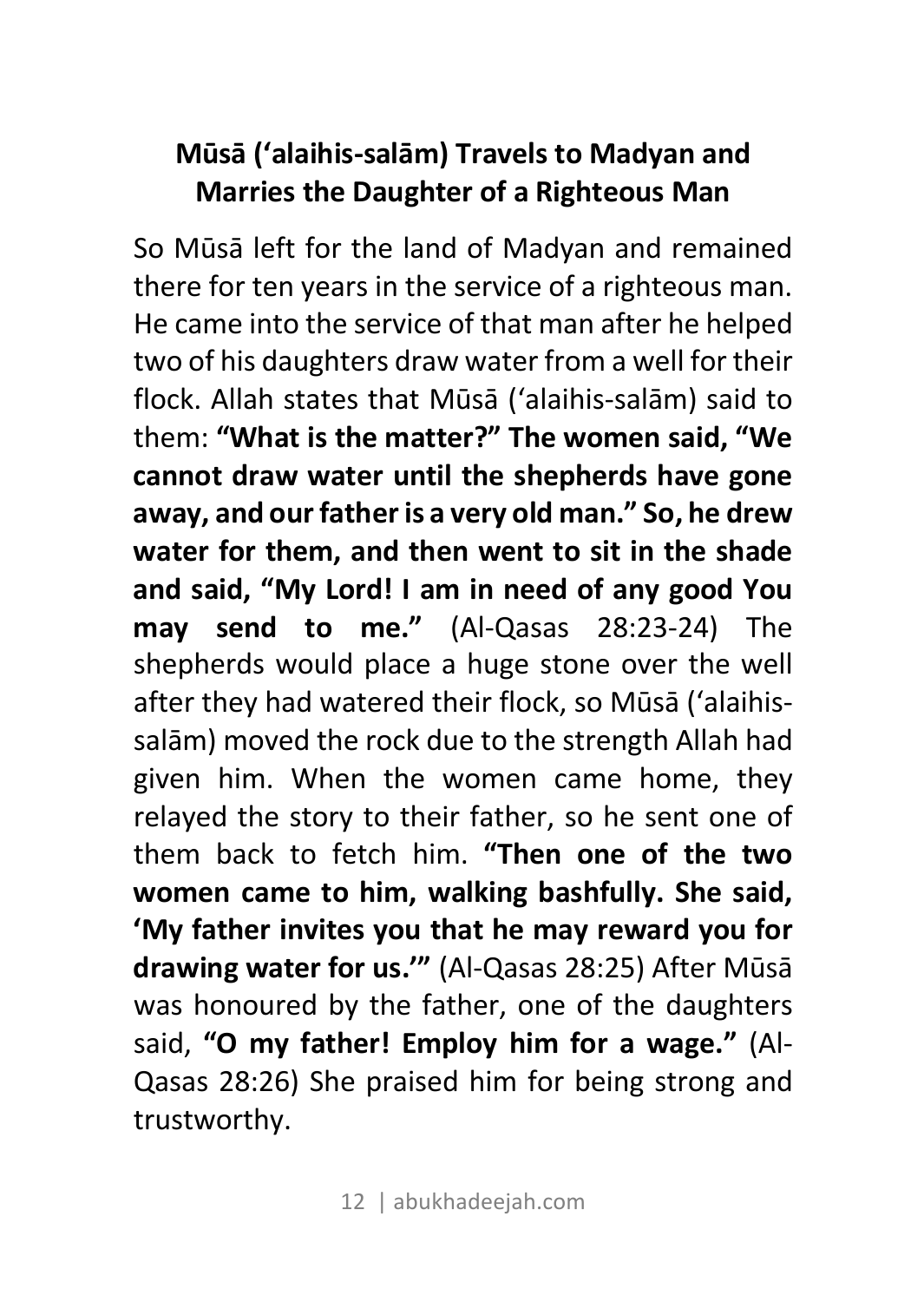Ibn 'Abbās and 'Umar stated: When she said that, her father asked her, **"How do you know that he is strong and trustworthy?"** She replied, **"He lifted a rock that no less than ten people could lift. And when I led him home by walking in front of him, he said, 'Walk behind me. When you need me to change the path, throw a pebble on that path and I will know to change direction.'"** This shows the chivalry of Mūsā, his chastity and his respect for women.

He shepherded and cared for his flock for ten years and married one of his daughters. The old man said, **"I intend to marry to you one of my daughters provided you serve me for eight years. However, if you complete ten, that will be grace from you. I do not wish to place hardship upon you. If Allah wills, you shall surely find me a righteous man."** (Al-Qasas 28:27)

Ibn Mājah wrote a chapter in his Sunan, **"The chapter of employing a person for food."** Then he reported that the Prophet (salallāhu 'alaihi wassallam) recited Sūrah Al-Qasas and said, **"Mūsā (salallāhu 'alaihi wassallam) engaged himself in employment for eight or ten years for his moral decency and chastity, and for food in his stomach."**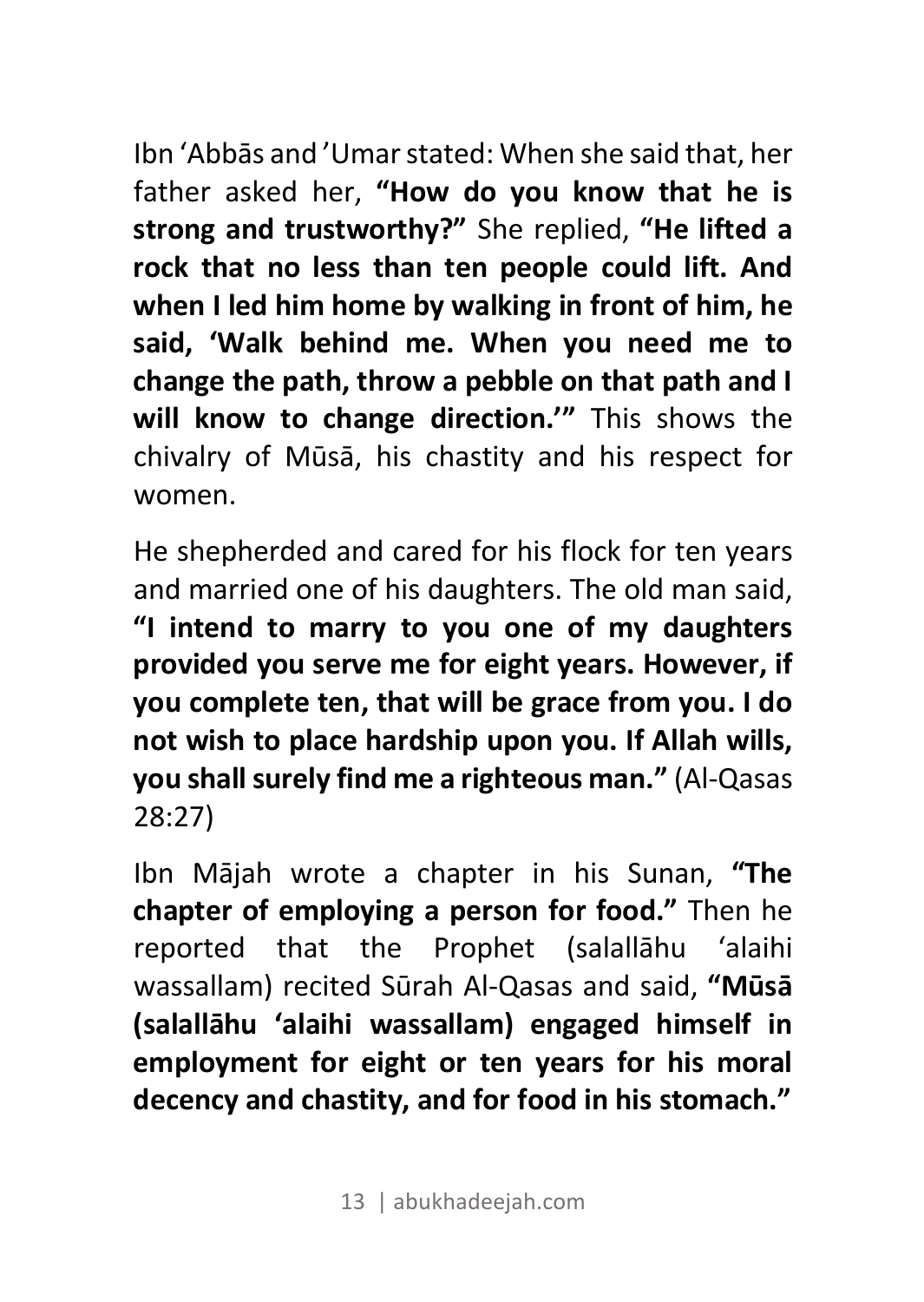Some of the scholars (from the mufassirīn) have speculated that the righteous man was the Prophet of Allāh, Shu'ayb ('alaihis-salām) who was in Madyan, but that is unlikely, and Allah knows best.

Mūsā ('alaihis-salām) fulfilled the term of ten years. Bukhārī reported from Sa'īd Ibn Jubayr that he said, **"A Jew came to me and asked, 'Which of the two terms did Mūsā serve?' I said, 'I will not know until I ask the most knowledgeable person among the Arabs.' So, I came to Ibn 'Abbās and asked him. He replied, 'He fulfilled the best of it which was the longer of the two.'"**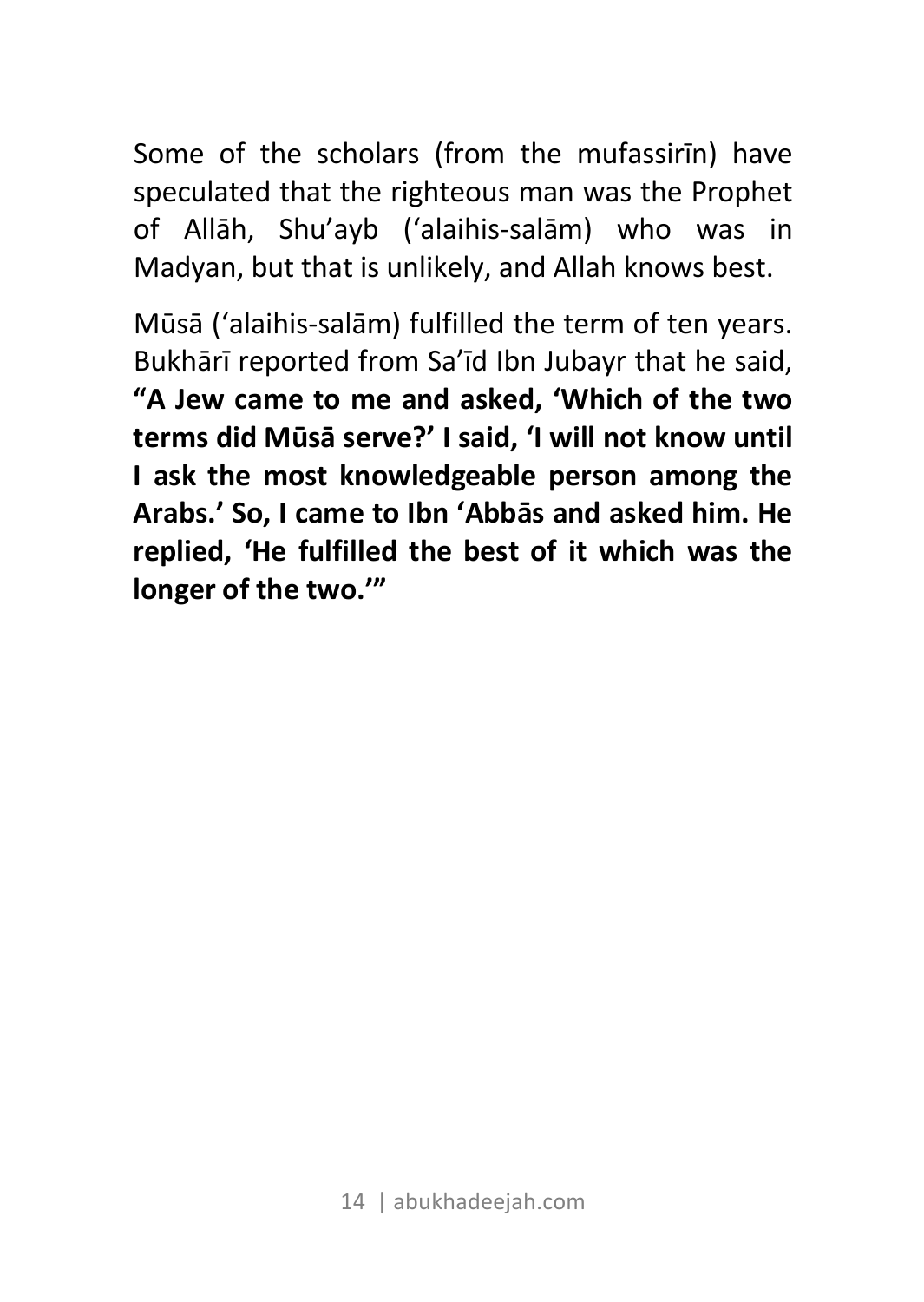## **Mūsā ('alaihis-salām) Returns to Egypt and Meets Pharaoh After Receiving Revelation**

So, after ten years in Madyan, he travelled with his family heading towards Egypt. It was during this journey that Allah (the Most High) ennobled him with Revelation and spoke to him directly.

وَرُسُلًا قَدْ قَصَصْنَاهُمْ عَلَيْكَ مِن قَبْلُ وَرُسُلًا لَّمْ َ **ّ** í َÄ ֦֧<u>֓</u> سر سے سرسید اس ص<sub>نیت ک</sub>ی من رژید<br>نَقْصُصْهُمْ عَلَيْكَ َ وَكَلَّمَ اللَّهُ مُوسَىٰ تَكْلِيمًا َ **ّ** .<br>i َ R Ä َ ,

**"And We sent messengers about whom We have related their stories to you before and messengers about whom We have not related to you. And Allah spoke to Mūsā directly."** (An-Nisā 4:164)

Allah commanded him to go to Pharaoh with signs and the proofs. Allah said to him: **"O Mūsā, I am the Lord of the worlds. Throw down your staff. So, when he saw it quivering like a snake, Mūsā fled. 'O Mūsā! Come back and fear not for you are in safety. Put your hand in your pocket and it will come out shining white without blemish and draw your hand close to your side to be free from fear. These are the two proofs from your Lord to Pharaoh and his chiefs for indeed they are a wicked people.'"** (Al-Qasas: 28:30-32) The Pharaoh, however, was an arrogant and haughty man who would say, **"I am your Lord, Most High."** Mūsā ('alaihis-salām) came to him and

15 | abukhadeejah.com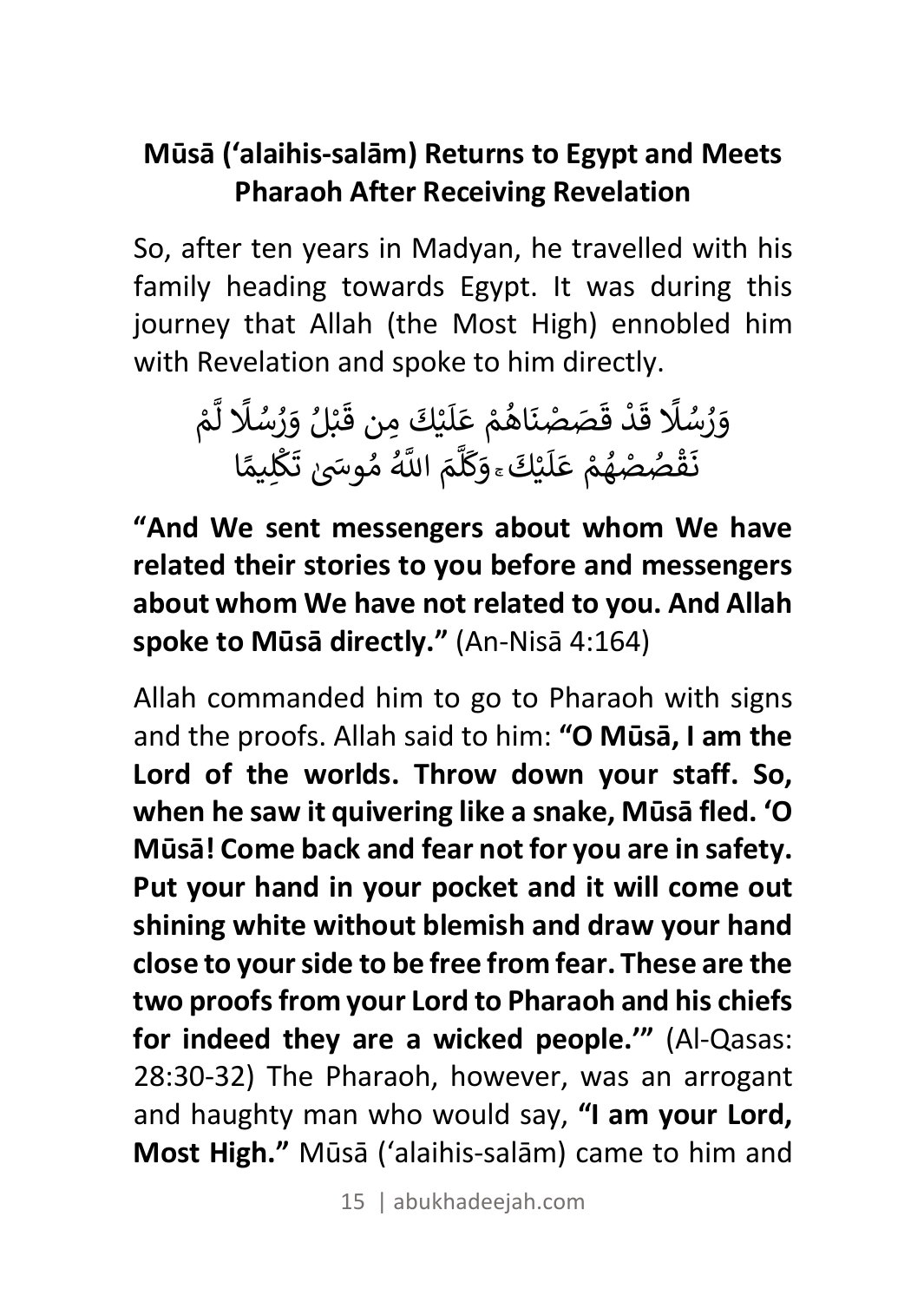invited him to worship Allah:

قَالَ فِرْعَوْنُ وَمَا رَبُّ الْعَالَمِينَ m َ

**"Pharaoh said, 'And what is the Lord of the worlds?'"**

قَالَ رَبُّ السَّمَاوَاتِ وَالْأَرْضِ وَمَا بَيْنَهُمَاۦ.إِن كُنتُم مُُوقِنِينَ ֧֚֝<u>֓</u> ֦֧֧֦֧֦֧֦֧֦֦֧ׅ֧֟֓֝֝֜֓֓<u>֚֓</u> َ ]َ

**"Mūsā said, 'The Lord of the heavens and earth and whatever is between them if you should be convinced with certainty.'"** 

قَالَ لِمَنْ حَوْلَهُ أَلَا تَسْتَمِعُونَ ֦֧<u>֝</u> R R َ

**"Pharaoh said to those around him, 'Do you not hear?'"** So Mūsā responded again:

قَالَ رَيُّكُمْ وَرَبُّ آبَائِكُمُ الْأَوَّلِينَ َ â â َّ َ

**"Mūsā said, 'He is your Lord and the Lord of your ancient forefathers.'"** Pharaoh was dumbfounded and responded with an insult:

ق ال َ إ َ نر َّ س َ ول ُ ˆ م ال ُ أ ِذي Ä ر <sup>إ</sup> َ ِسل ْ لá ْ ˆ م ل ْ م ج َ ن ْ ون ُ  $\frac{1}{2}$ R â â ِ R â R ٌ

**"Indeed, your 'messenger' who has been sent to you is mad."** So Mūsā replied to him again:

قَالَ رَبُّ الْمَشْرِقِ وَالْمَغْرِبِ وَمَا بَيْنَهُمَا*ـــ*َإِن كُنتُمْ تَعْقِلُونَ m m َ ֦֧֧֝֟֓<u>֚֓</u> َ َ َ

**"Mūsā said, 'He is the Lord of the east and the west,**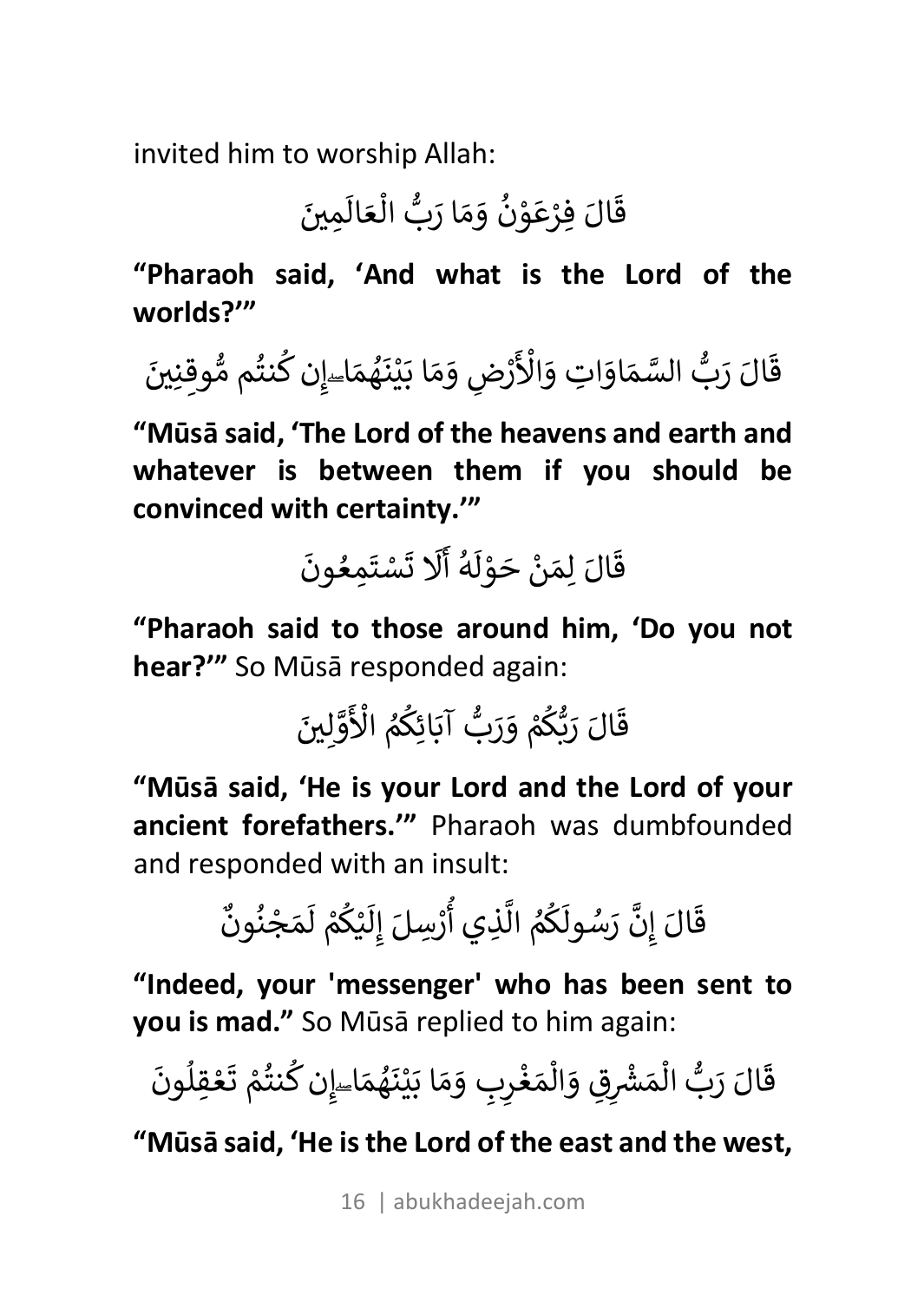**and all that is between them if you could only understand!'"** So, when he was defeated, he threatened Mūsā:

قَالَ لَئِنِ اتَّخَذْتَ إِلَيْهَا غَيْرِي لَأَجْعَلَنَّكَ مِنَ الْمَسْجُونِينَ ¢ ِ َ ـ R m َ

**"Pharaoh said, 'If you take a god other than me, I will surely place you among those who are imprisoned.'"**

But Mūsā ('alaihis-salām) did not stop. He brought more and more verses and signs, each one greater than the previous. The Pharaoh tried hard to extinguish the call (da'wah) of Mūsā ('alaihis-salām). He was arrogant, haughty and certain of his strength and power. He would not let-up on Mūsā ('alaihissalām) nor did he ease his tyranny on the Children of Israel, the Muslims. He said, **"Am I not better than him who carries no respect and yields no power – who can hardly express himself in speech."** (Az-Zukhruf: 51)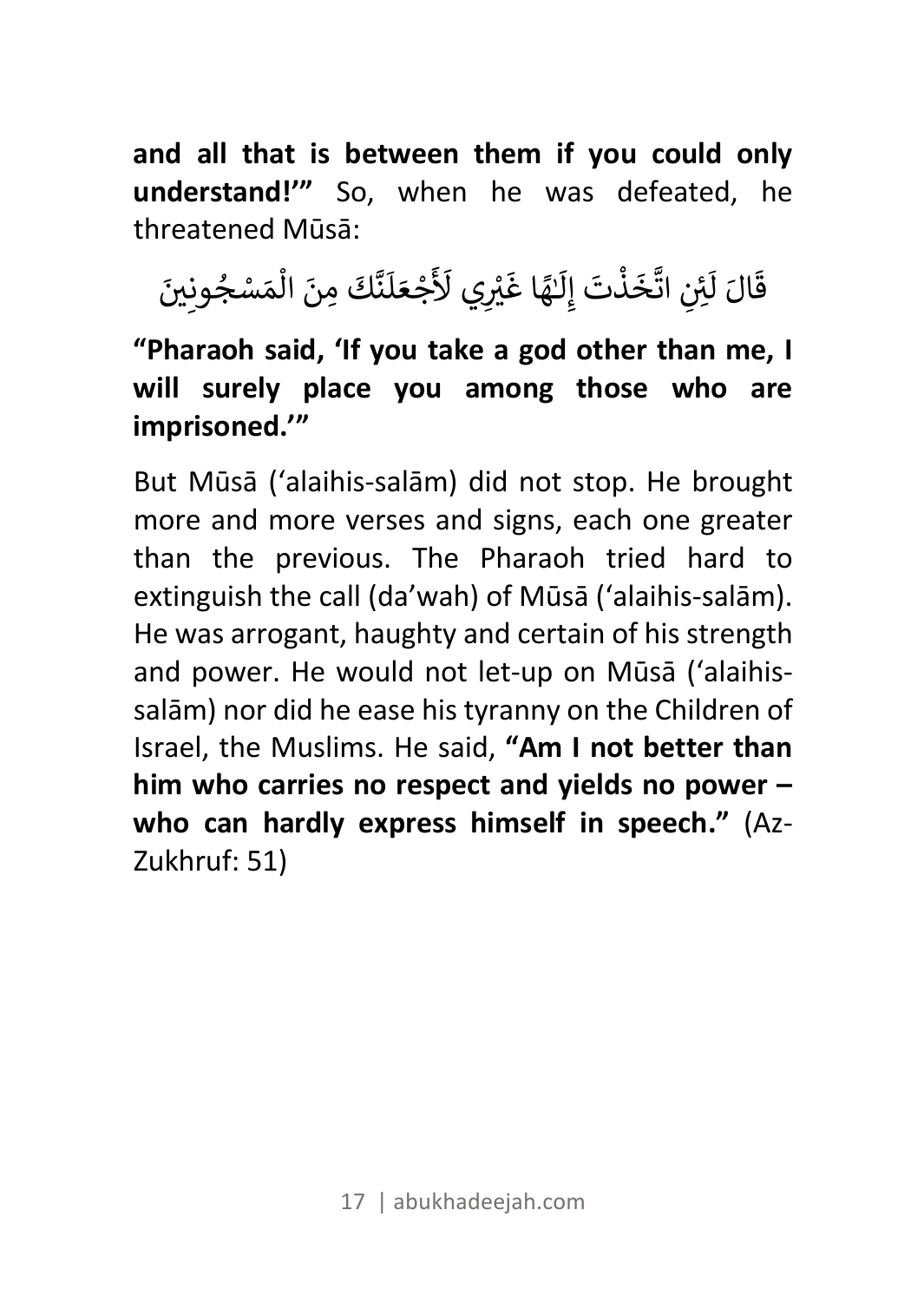#### **Accusations of Sorcery and the Great Challenge on the Day of the Festival of Adornment**

Pharaoh gathered all the great magicians of the kingdom of Egypt – and Egypt at that time was land renowned for the sciences of magic and the greatest magicians were in the service of the Pharaoh. The chiefs accused Mūsā ('alaihis-salām) and his brother, the Prophet Hārūn ('alaihis-salām) of being magicians, **"Verily! These are two magicians. Their object is to drive you out from your land with magic and overcome your chiefs and nobles. So, devise your plot, and then assemble in line. And whoever overcomes this day will be indeed successful."**  (Tāhā: 62-63) Pharaoh said, **"Have you come to drive us out of our land with your magic, O Mūsā! We shall also bring magic to match yours. So, make between us and you an appointment, which we will not fail to keep and neither will you, in a place assigned." Mūsā ('alaihis-salām) responded, "Let the encounter be on the Day of the Festival of Adornment, and let the people be assembled after the sun has arisen."** (Tāhā: 57-59) This was the best day for Mūsā ('alaihis-salām) because all of the people would be gathered in one place. So, they gathered in great numbers with the Pharaoh, his ministers and his people.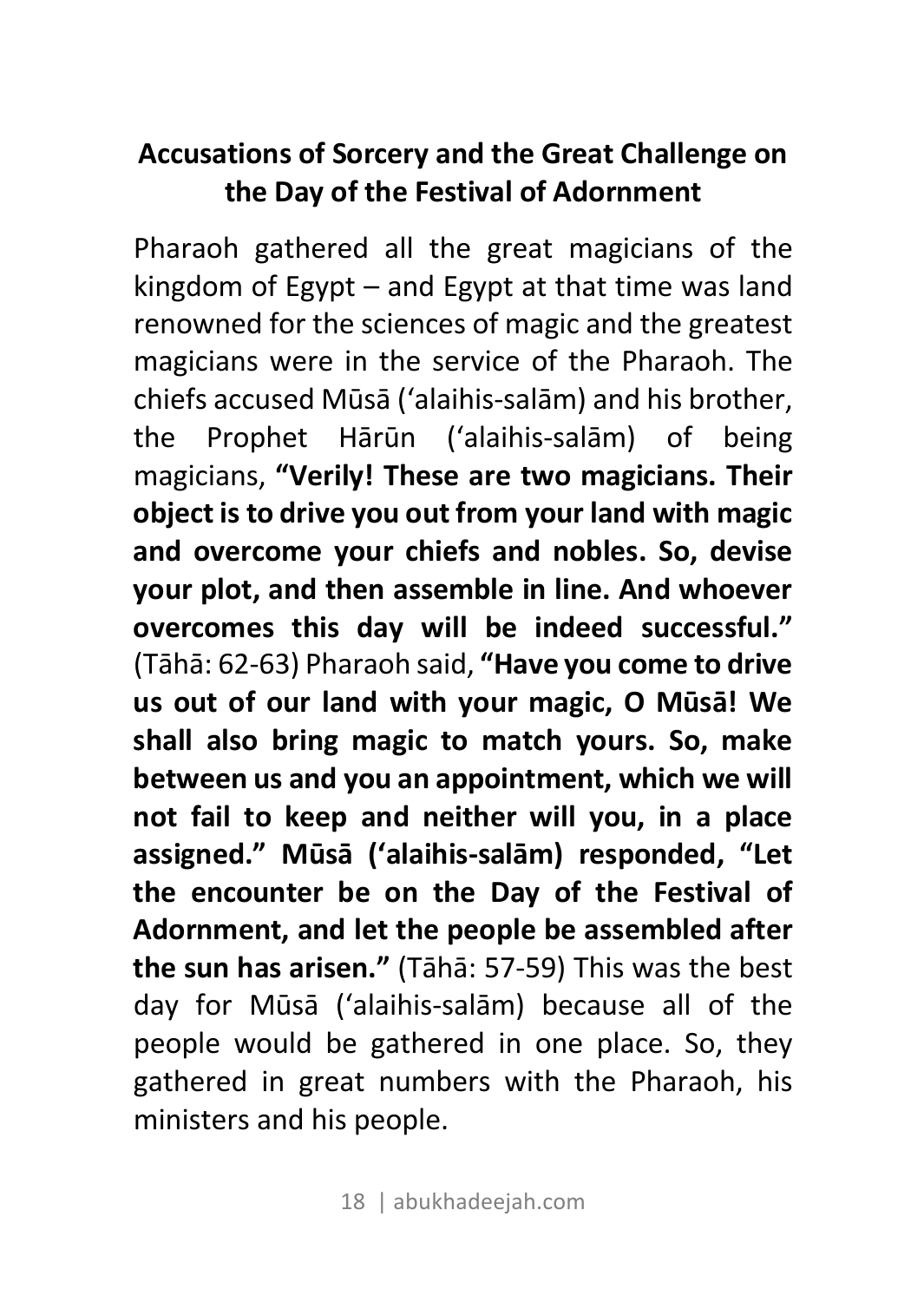So, it began! **"The magicians of the Pharaoh said, 'O Mūsā! Either you throw first, or shall we be the first to throw?' He said, 'Rather, you throw.' And suddenly by their magic, their ropes and staffs seemed to him they were moving [like snakes].' So, Mūsā sensed a fear in himself. Allah said, 'Fear not! Surely, you will have the upper hand.' Throw that which is in your right hand! It will swallow up that which they have made. That which they have made is only a magician's trick, and the magician will never be successful, no matter whatever amount of skill he may attain.'"** (Tāhā: 65-69) So the truth was established. When Mūsā ('alaihis-salām) cast down his staff it turned into a huge snake such that the people started to flee. His staff came to the ropes and sticks of the magicians and started devouring them with short quick movements, one by one. The people were in shock and the magicians left in bewilderment. **"The magicians of Pharaoh fell down in prostration and said, 'Now we believe in the Lord of Hārūn and Mūsā.' Pharaoh called out, 'You dare believe in him before I have given you permission! Surely, he is your chief who taught you the magic. I shall cut off your hands and feet on opposite sides of your body and I will have you crucified on the trunks of palm trees. And then you will certainly know which of us is more severe in punishing, and**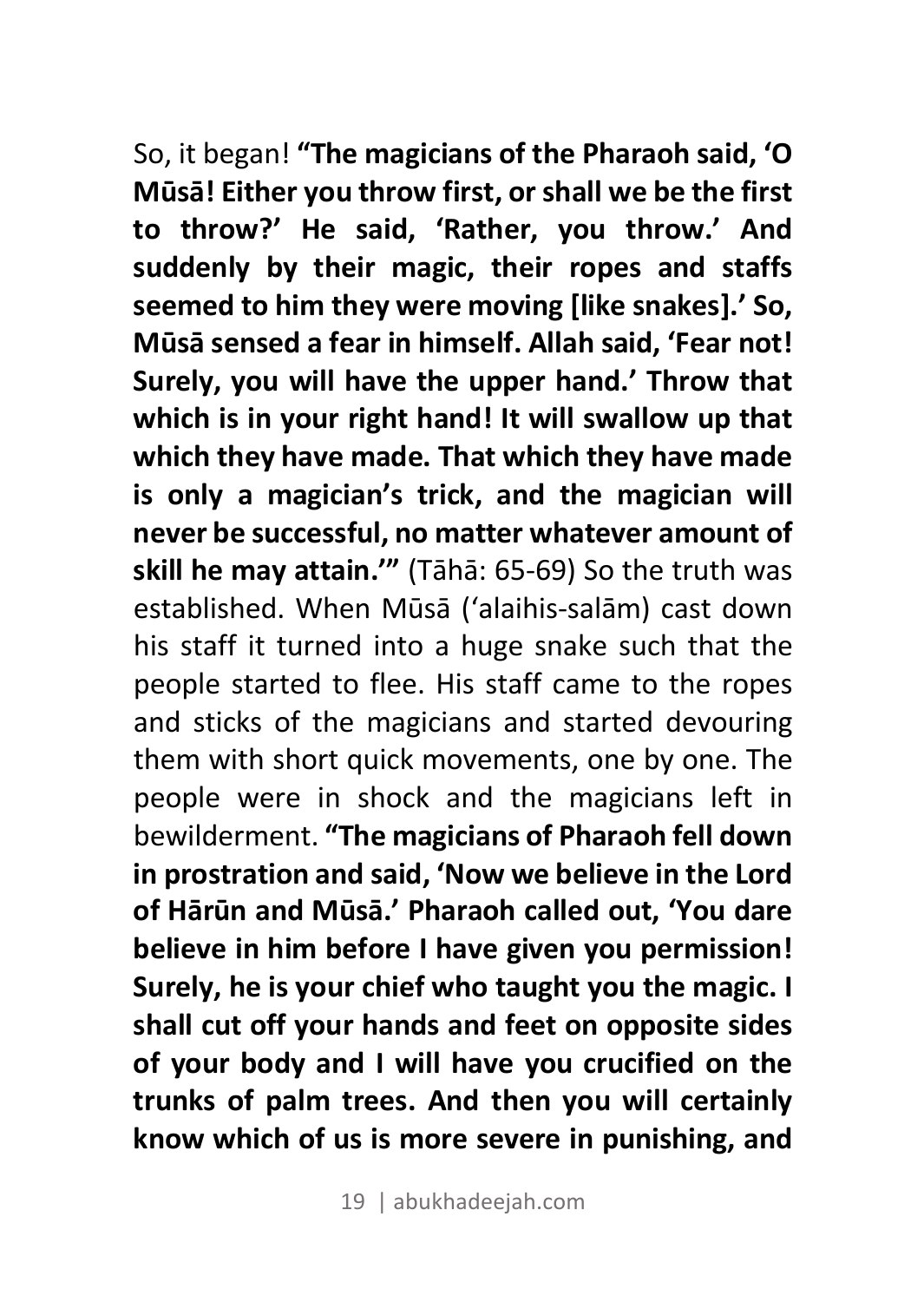## **more lasting.'"** (Tāhā: 70-71)

Sa'īd Ibn Jubayr, Ikrimah and Al-Awzā'ee stated: When the magicians fell in prostration in Allah's worship, they were shown their palaces and homes in Paradise being made ready and decorated for them, so they were not frightened by the threat of the Pharaoh.

Ibn 'Abbās said: They started the day as magicians and they were martyred in the last part of the day as innocent souls.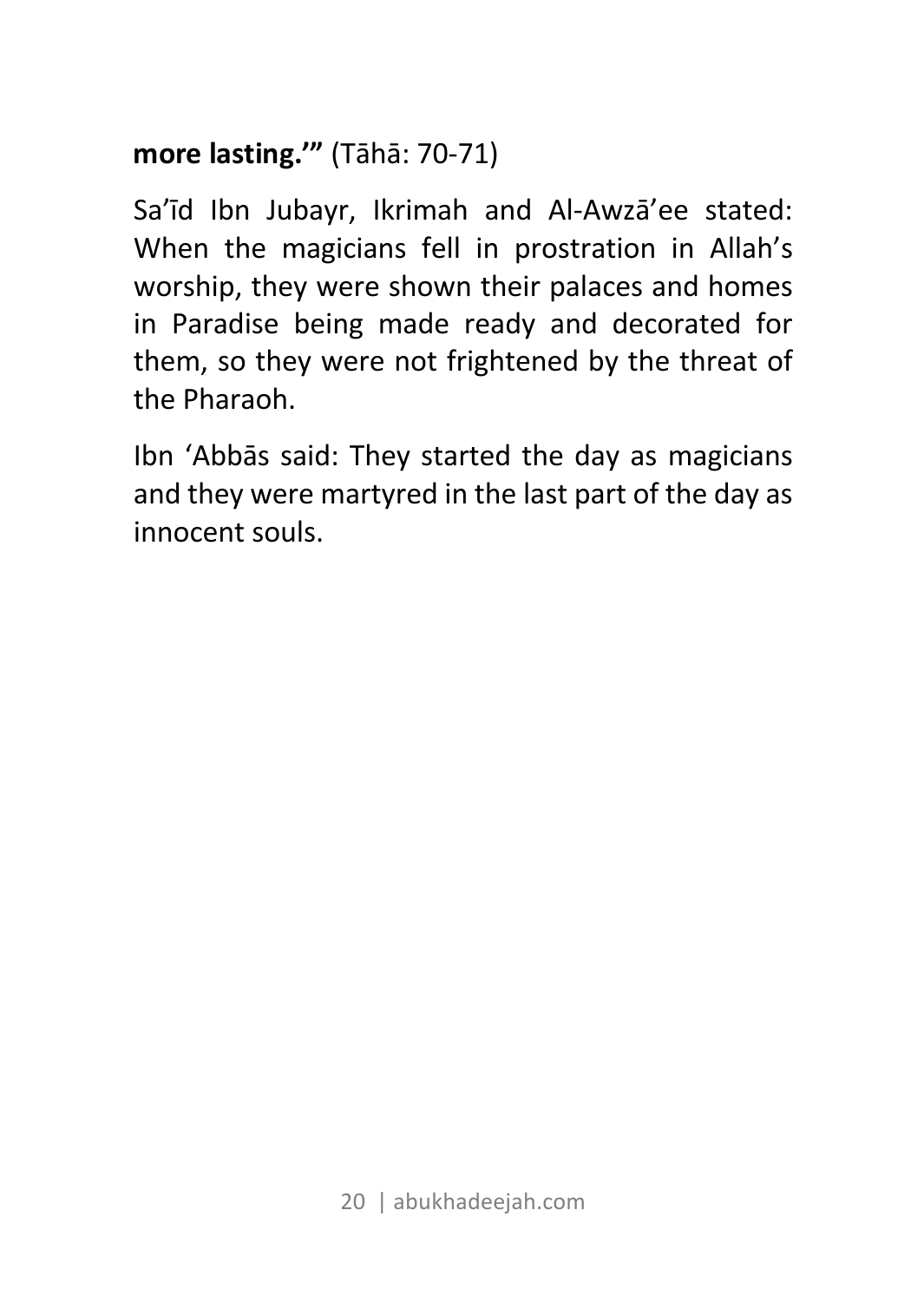#### **A Series of Plagues upon Pharaoh and his People**

Then Allah sent to the disbelievers a host of trials and afflictions, **"So We sent upon them the flood and locusts and lice and frogs and blood as distinct signs, but they were arrogant and were a criminal people."** (Al-A'rāf 7:133)

The locusts did not spare any of their crops, nor their fruits. Sa'īd Ibn Jubayr said that the lice were tiny black insects. The frogs were found everywhere; in their food, water and dishes; even as they lifted food to put it in their mouths. All their water was mixed with blood, even when they drew it from the Nile. Yet none of these trials afflicted the Muslims, the Children of Israel. This was another proof of the truthfulness and Prophethood of Mūsā and his brother Hārūn.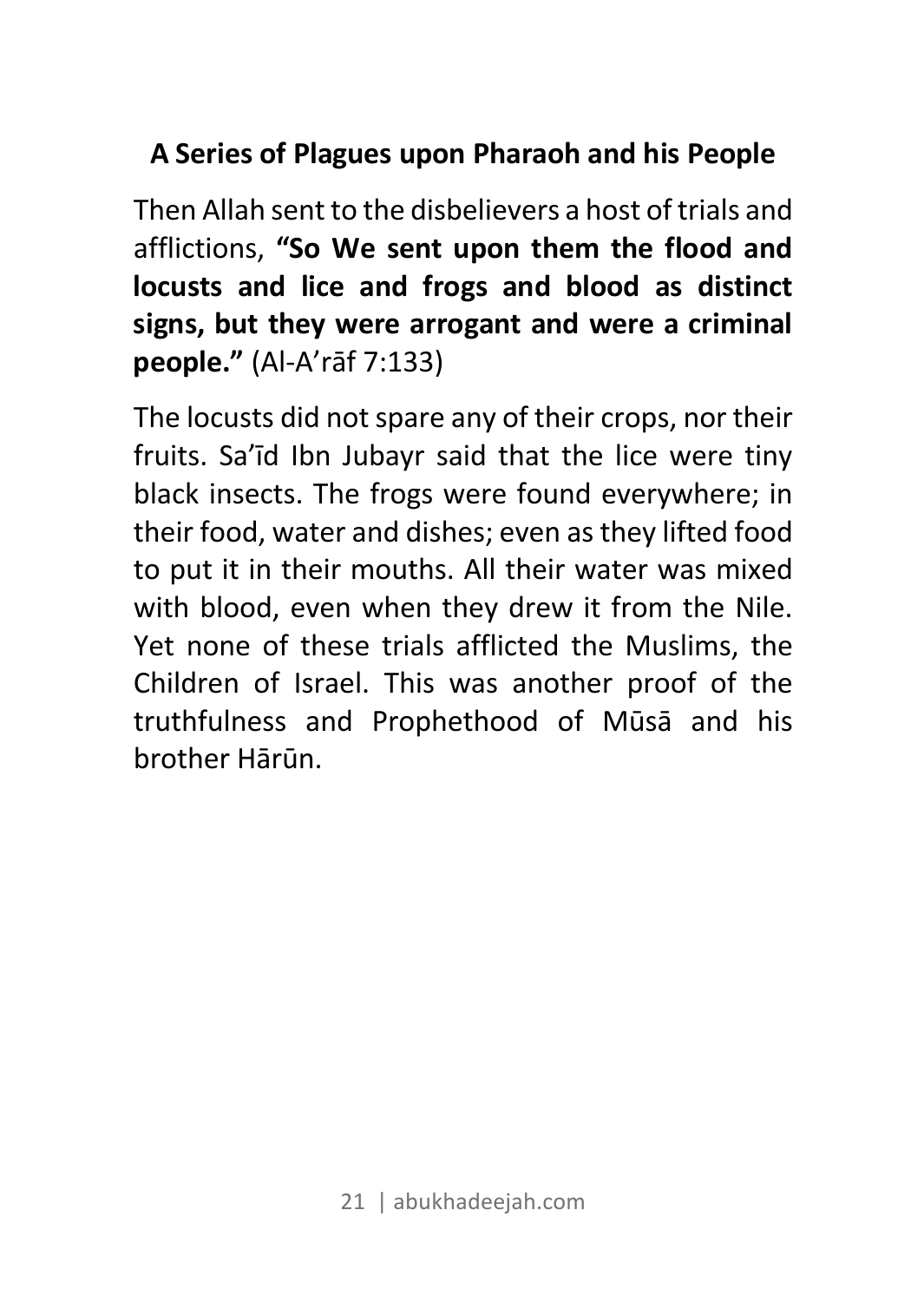## **The Exodus from Egypt and the Search for the Bones of the Prophet Yūsuf ('alaihis-salām).**

None of this was enough for the arrogant Pharaoh and his evil followers. So, when the affair reached its limits, and the Pharaoh persisted in his persecution, tyranny and rejection of the truth, Allah revealed to Mūsā ('alaihis-salām) that he was to leave Egypt by night with all of Banī Isrā'īl (Children of Israel). So, they left out heading to Shām.

Al-Hākim reports from Abu Mūsā Al-Ash'arī (radiyallāhu 'anhu) that Allah's Messenger (salallāhu 'alaihi wassallam) stopped off on a journey and was hosted by a Bedouin (i.e. a dweller of the desert) who honoured him and looked after him. So, the Prophet (salallāhu 'alaihi wassallam) said to him, "O dweller of the desert, ask of me for your needs." The man replied, "O Messenger of Allah, just a camel to ride and a goat that my family can milk." He repeated it twice. So, Allah's Messenger (salallāhu 'alaihi wassallam)said to him, **"You were not able to be like the old woman among the Children of Israel."** The Companions (radiyallāhu 'anhum) asked, **"Who is the old woman among the Children of Israel?"** He replied, **"Mūsā intended to lead the Children of Israel quickly away [in the night] but he got lost on the way. So, the scholars among the Children of**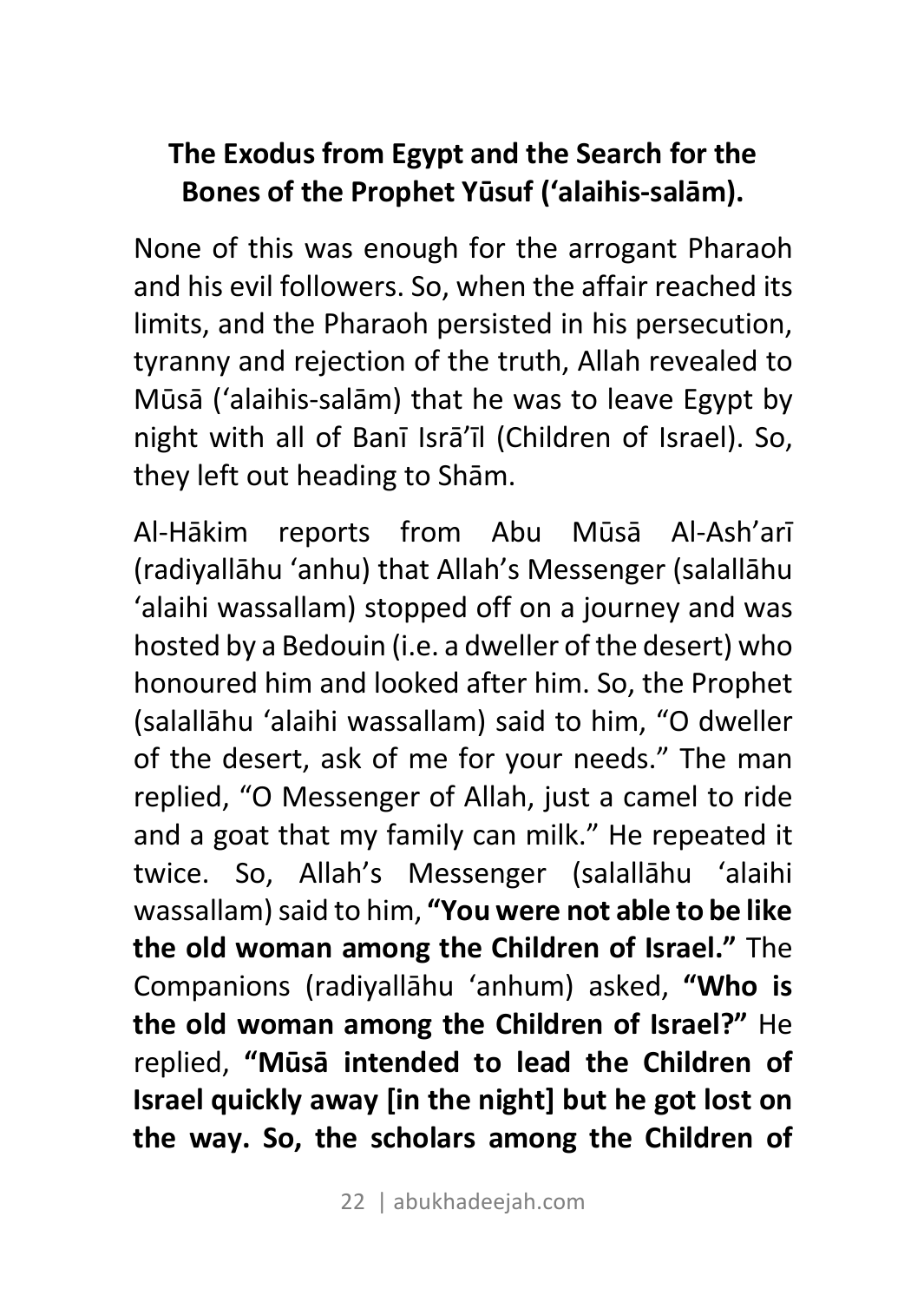**Israel said, 'We will narrate to you that the Prophet Yūsuf ('alaihis-salām) took from us a covenant by Allah that we were not to leave from Egypt (Misra) unless we take his bones with us.'** Mūsā asked, **'Which of you knows where the grave of Yūsuf is?'** They answered, **'No one knows where the grave is except an old woman from the Children of Israel.'** So,they sent him to her. He said, **'Show me the grave of Yūsuf ('alaihis-salām).'** She replied, **'By Allah, I will not tell you until I know that I will be with you in Paradise.'** Mūsā was not pleased with what he was being asked. So, it was said to him, **'Give her what she has requested.'** So, he did that, and she went to a small lake. She said, **'Drain away this water.'** When they had done that, she said, **'Dig here.' When they dug, they found the bones of Yūsuf. Afterthey lifted out his bones, their path was as clear as the brightness of the day."4**

 $\overline{a}$ 

<sup>4</sup> Reported by Al-Hākim in Al-Mustadrak 2/624, no. 4088. He stated, "This hadith has an authentic chain of transmission though Bukhāri and Muslim did not report it."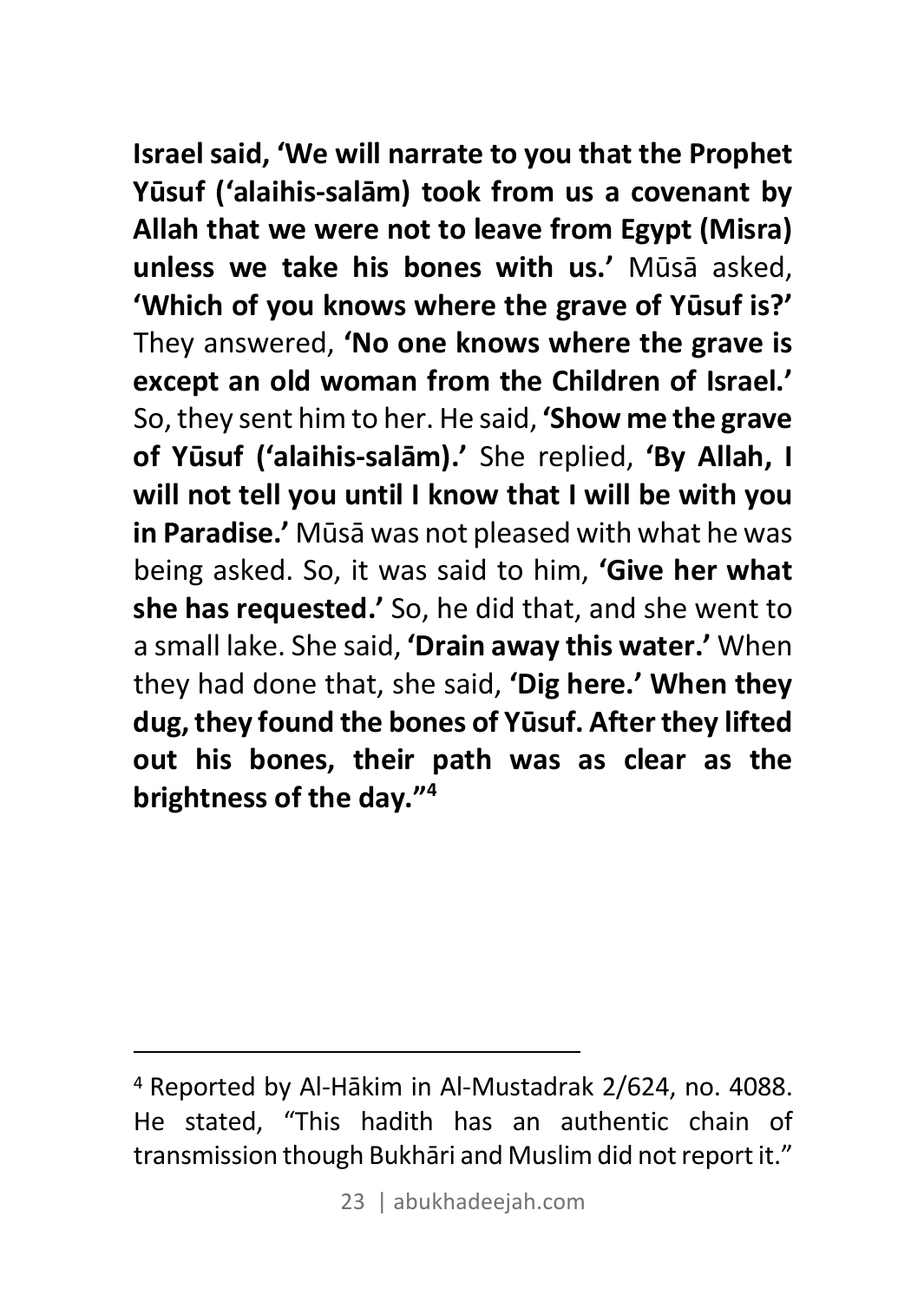## **The Fury of the Pharaoh, the Pursuit and the Parting of the Sea into Twelve Paths**

When Pharaoh realised what had happened, he became enraged. He gathered his army in order to hunt down and kill every last one of the Children of Israel. He called upon all the townships, sending messengers to them saying, "They are small in number and they have made us furious." So, they left out in pursuit of the Children of Israel and finally caught up with them as the Sun was setting. By that time the Children of Israel had reached the sea and when they turned they saw the army of Fir'awn (the Pharaoh) – and nothing remained for them in their minds except their own slaughter.

#### د<br>فَلَمَّا تَرَاءَى الْجَمْعَانِ قَالَ أَصْحَابُ مُوسَىٰ إِنَّا لَمُدْرَكُونَ َ R َ  $\frac{1}{2}$ R َ

**"And when the two hosts saw each other, the people of Mūsā said, 'We are sure to be overtaken.'"** (Ash-Shu'arā 26:61) That is because they had come to the end of their path at the shores of the sea. There was nowhere for them to go: An ocean in front of them, a vast army behind them, mountains to their right and left so they complained to Mūsā in desperation, **"We are sure to be overtaken."** Meaning: we are going to be killed. So, their Messenger, the truthful, the trustworthy and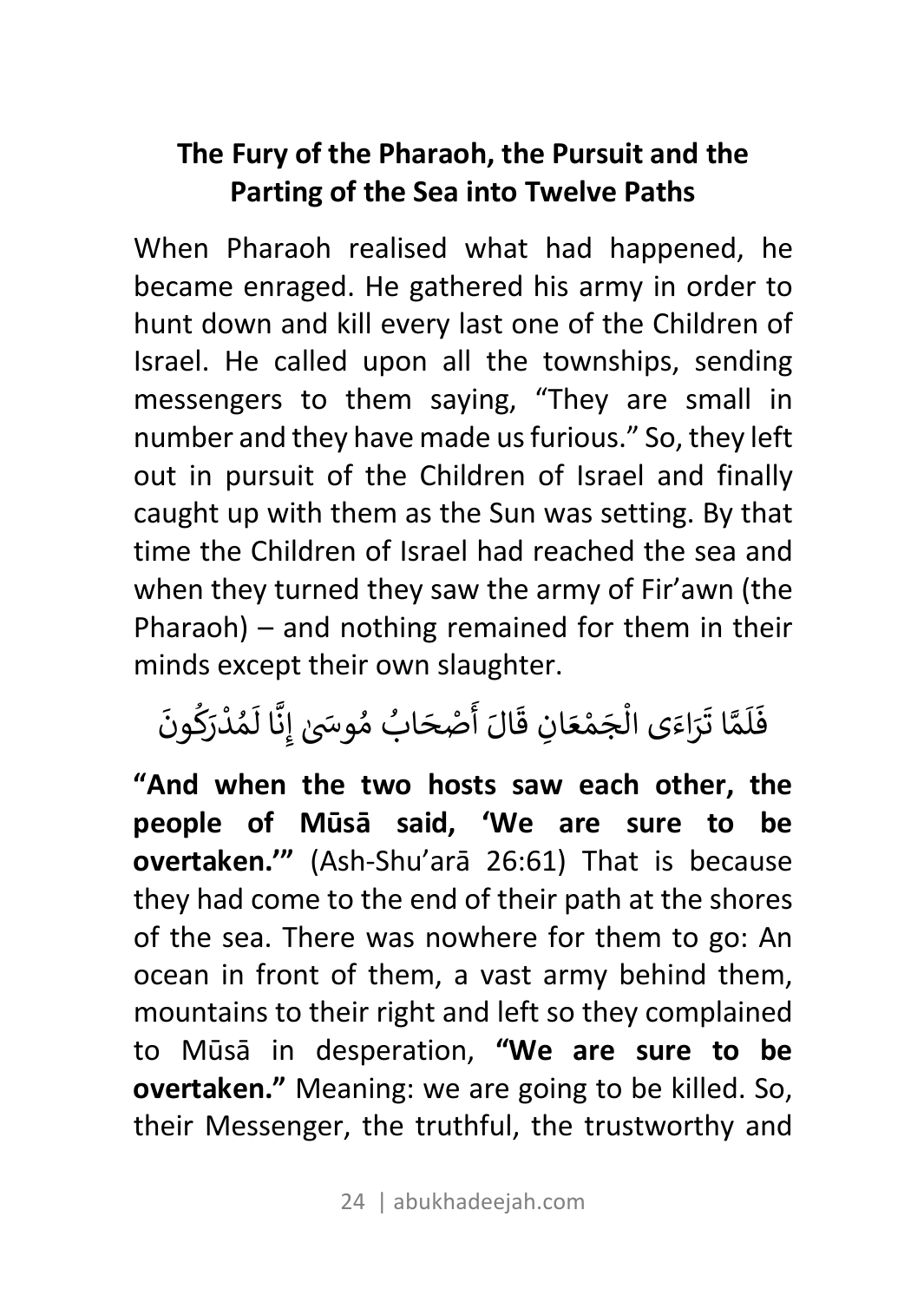believed said to them:

قَالَ كَلَّاـــِإِنَّ مَعِيَ رَبِّي سَيَهْدِينِ

**"No! Indeed, with me is my Lord; He will guide me."** (Ash-Shu'arā 26:62) And Allah, the Most High, said:

ف َ أ R و ح ْ ي َ ن ْ ِk ا إ َ وä ُ ٰ <sup>م</sup> <sup>R</sup> أ ٰ َ R ] ا· ِن ˙ ¢ب ْ ع ِّ ص َ اك َ ال َ m n ح َ ر ْ ۖ ف َ انف َ َ ل ق R ف َ َ ˆ ان R َ W ل â ِفر ُّ W ٍق ْ الط R و َّ ال ِد ْ m ع ِم َ ِظá

**"Then We inspired Musa saying, 'Strike the sea with your staff.' And it parted, and each separate part of that sea water became like the huge, firm mass of a mountain."** (Ash-Shu'arā 26:63)

So, when he struck the sea with his staff, it parted into twelve paths, one for each of tribes of Banī Isrā'īl, that led straight through to the other side of the sea with water as high as a mountain on each of the sides. From the mercy of Allah upon them, there was not left on the seabed even a puddle or slippery mud. They walked through quickly and in haste. Pharaoh and his army hesitated in amazement and then followed – the arrogance of these unbelievers was still not humbled in the face of this great miracle.

When Mūsā ('alaihis-salām) exited from the other side along with the last of his people, and the whole army of the Pharaoh was still on the path on the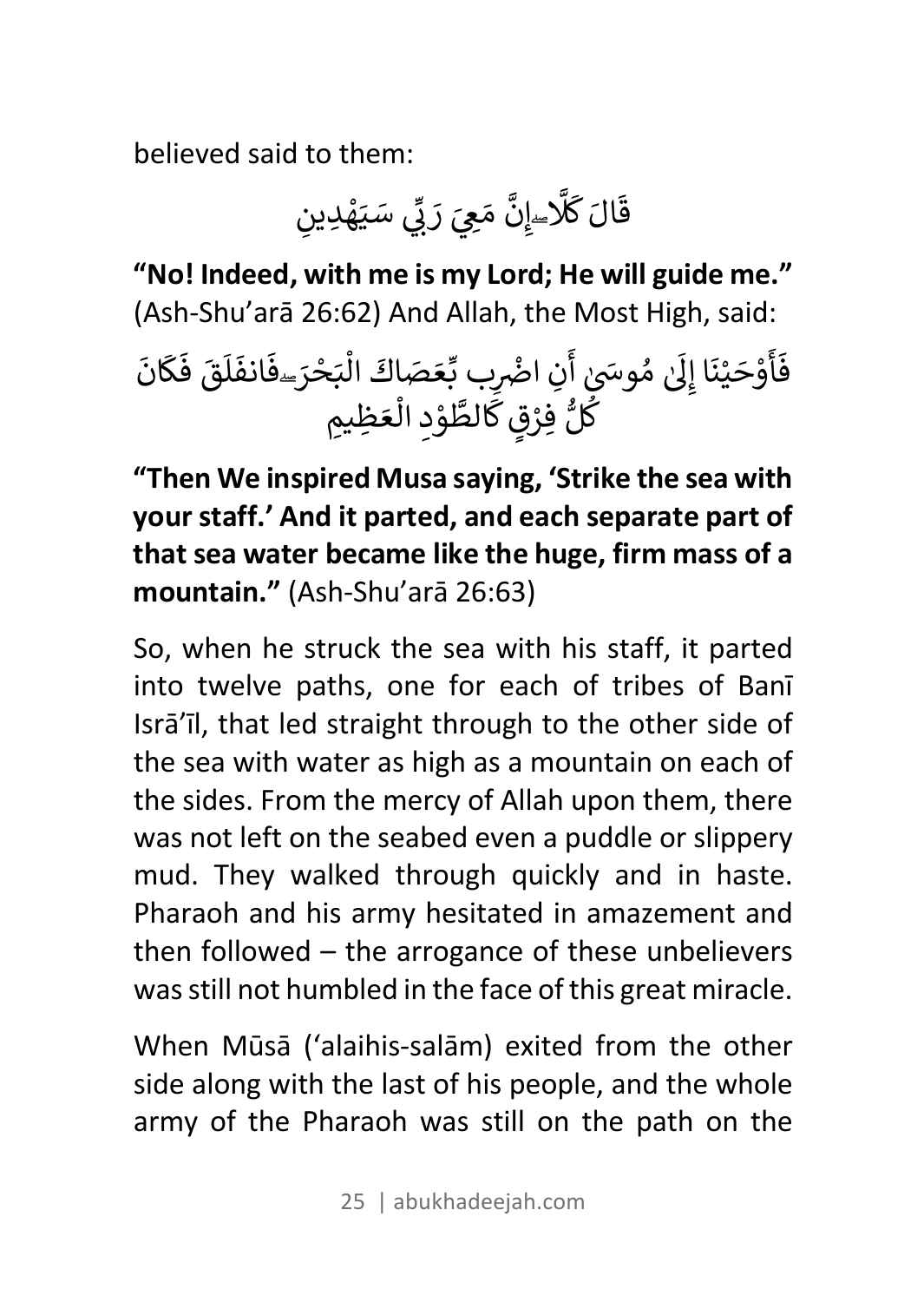seabed, Allah collapsed the mountains of the seawater upon them and drowned them all. And then He continued to punish them in the Barzakh, and then He will punish them even more severely in the Hereafter.

الن ار َّ ُ v ع ُ ون ُ َض <sup>ر</sup> ْ ع َ َ ل R ي ه ْ ا غ َ د ُ و ُ ا و ÿ ع َ á ِش َ َ اۖ و ÿ % و َ م ْ ت َ َ ق وم ُ اع َّ الس ُ ة َ ُ أ R د ل ِخ ْ ِفر َ وا آل <sup>â</sup> ع ْ و َ ن ْ أ َ R ش د َ ال َّ m ع ذ َ ِ اب َ

**"They are exposed to the Fire morning and evening. And the Day the Judgement it will be said, 'Make the people of Pharaoh enter the severest punishment.'"** (Ghāfir 40:46)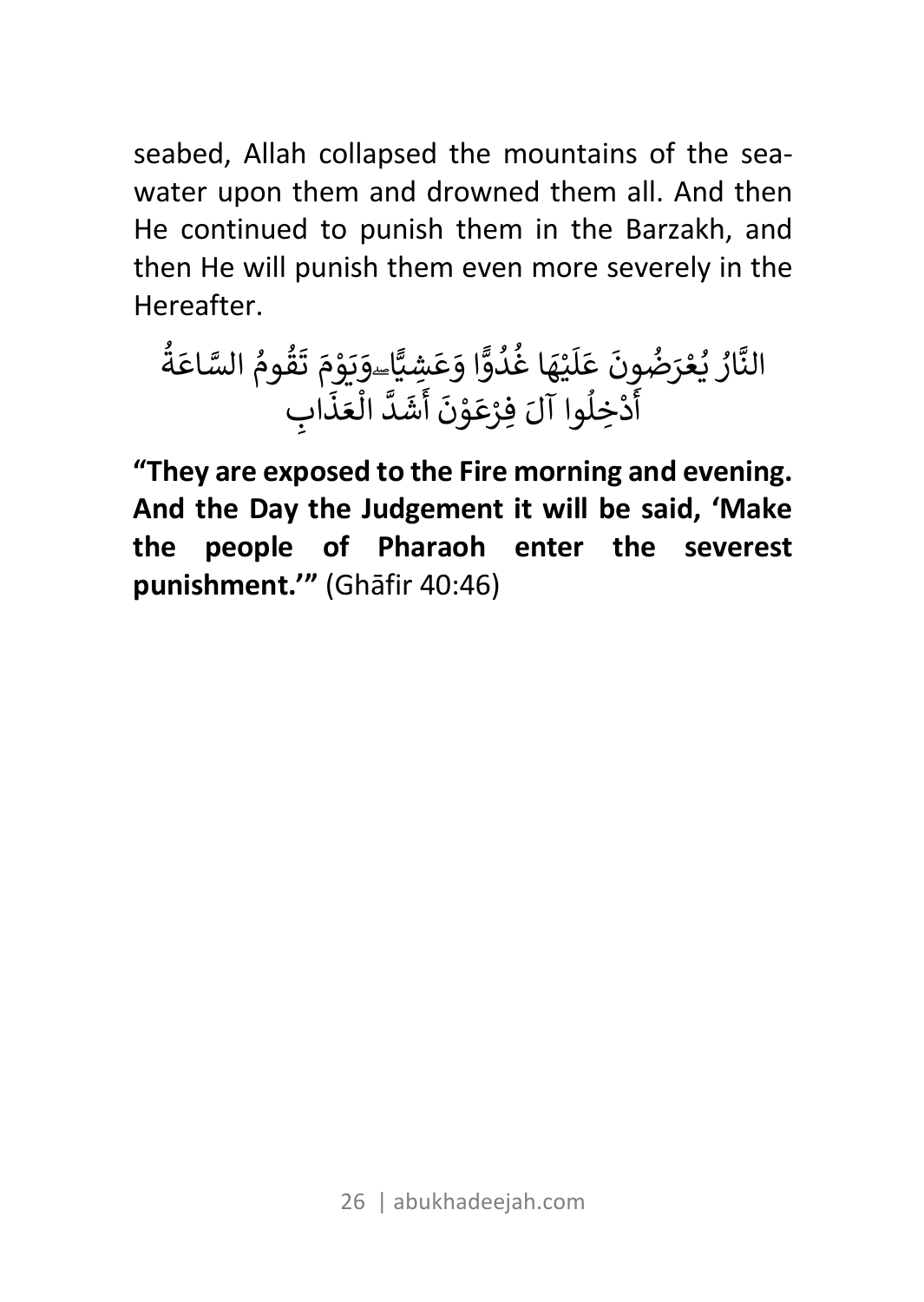# **'Āshoorā: The Day of Victory and the Drowning of Pharaoh and his Final Plea!**

When the drowning overtook Pharaoh, he called out. Allah said:

و ج َ او َ ز َ ْ ن ب ِا ب َ َ ²[ ِ( إ ِ[ ال َ ِáل ائ َ ْ m n ح َ ر ْ ف َ َ أ R ت ْ n ع َ ه َ م ُ ِفر ْ ع ْ و َ ن ْ و ُ ج َ ن ُ ود ُ ُ ە ُ ˙ غ َ ْ á ً ا و ع َ د َ و ْ x² َ اۖ <sup>ح</sup> ً َّ إ ٰ ذ ِ ا أ َ R د ر ْ َ Ó R ه ال ُ m غ ر َ ق َ ق ُ ال َ آم َ نت َ أ ُ R ن َّ ه لا ُ إ َ ل ِ َ ـ ـه ٰ إ َ لا ِ َّ ال <sup>ن</sup> َ ِذي آم <sup>Ä</sup> ت َ ْ ˙ ب ِه ِ َ ن ِ( <sup>و</sup> <sup>إ</sup> ُ <sup>و</sup> َ ِáل ائ َ ْ َ أ R ن ِ ن ام َ ال َ m م س ُ ] ِ ِمÑÖ <sup>ل</sup> ْ َ

**"And We took the Children of Israel across the sea, and Pharaoh and his soldiers pursued them in tyranny and enmity until, when drowning overtook him, he said, 'I believe that there is no deity except that in whom the Children of Israel believe, and I am of the Muslims.'"** (Yunus 10:90) Allah responded:

#### ِ<br>آلْآنَ وَقَدْ عَصَيْتَ قَبْلُ وَكُنتَ مِنَ الْمُفْسِدِينَ َ َ m َ

**"Now O Pharaoh?! While you had surely disobeyed Him before and were of the corrupt ones?"** (Yunus 10:91)

The Prophet Muhammad (salallāhu 'alaihi wassallam) said: **"Jibreel said to me, 'If only you could have seen me when I took the mud from the seabed and shoved it into his mouth fearing that the Mercy of Allah might still save him."** But the fate of the Pharaoh was already sealed and inscribed into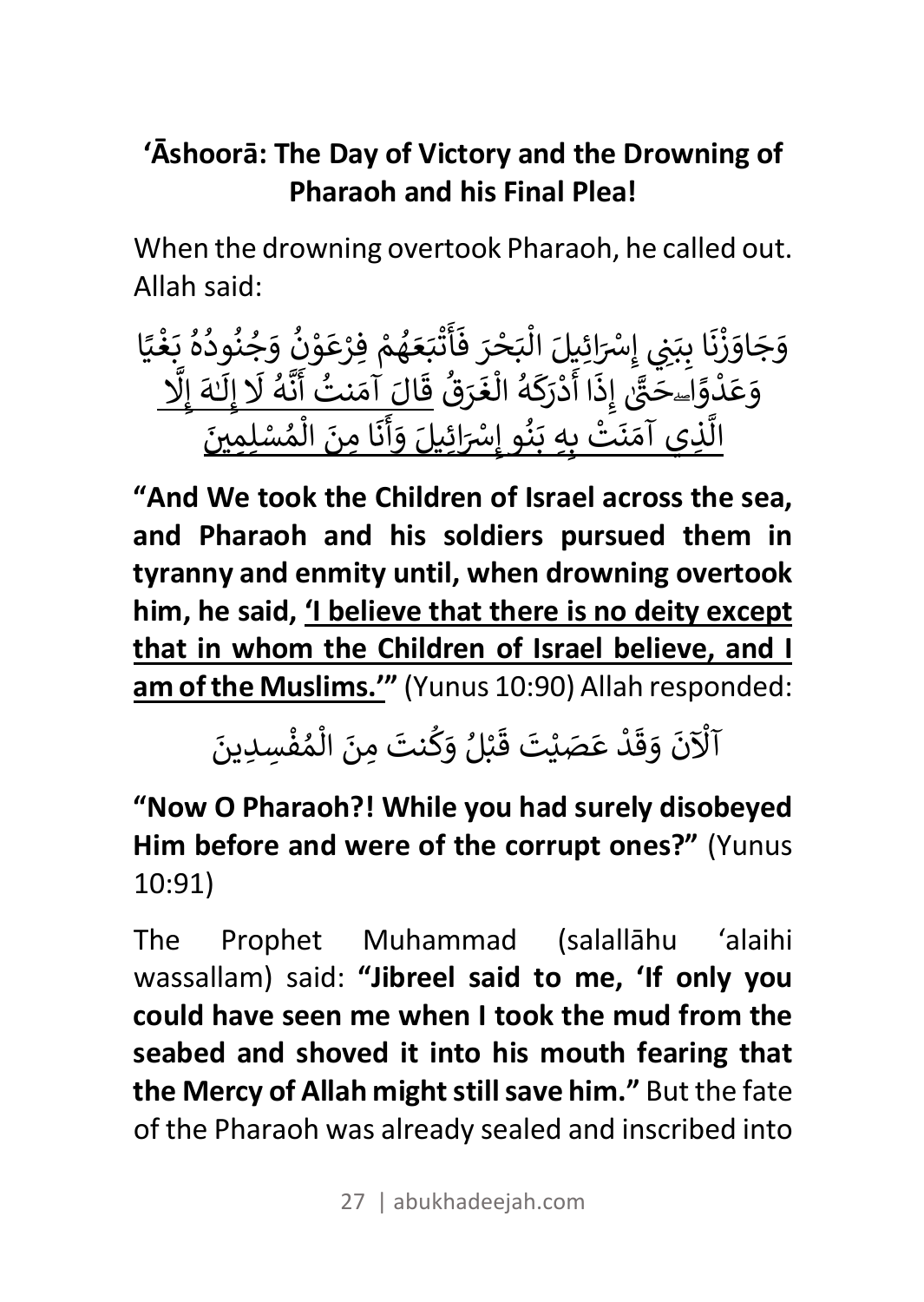the Preserved Tablet 50,000 years before the creation of the Heavens and Earth, and Allah knew he would be a wicked, unbelieving tyrant.

Look at this amazing story and look at the lessons therein, may Allah have mercy on you. Look at what occurred and how the aid of Allah came to the believers who trusted in Him and remained patient. Allah made manifest truth over falsehood.

That was the tenth day of Muharram. And this was the day of 'Āshoorā', the day that Mūsā ('alaihissalām) was given victory over Pharaoh. Bukhāri reported from Ibn 'Abbās (radiyallāhu 'anhu) that:

ق ِدم َ الن َ m علáه وسلم ال ُّ ص, - ِ [ d² َّ م ِدين َ َ ة و َ ال َ m ي ه َ ود ُ ت ُ ص َ وم ُ ُ ع اش َ ور ُ اء َ ف َ َ ق ال َ <sup>ذ</sup> َ وا <sup>ه</sup> <sup>â</sup> ا ي َ و َ م ْ ظ ٌ ه R ر َ وä ُ ِفáِه <sup>م</sup> َ ع َ َ , ِفر R ع ْ و َ ن ْ َ . ف َ ق ال َ الن َ <sup>ص</sup> َ علáه وسلم لأ ُّ ص, - ِ [ d² َّ ح ْ ا˙ َ أ ِه ِ R ن ْ ت م ُ أ ْ R ح ق َ ُّ ˙ م ِ وä ُ ِمن َ ْ ه م ُ ف ْ ص َ وم ُ وا ُ

When the Prophet (salallāhu 'alaihi wassallam) arrived in Madinah, the Jews were observing the fast of 'Āshoorā' (on the 10th of Muharram) and they said, **"This is the day when Mūsā became victorious over Pharaoh,"** So, the Prophet (salallāhu 'alaihi wassallam) said to his Companions, **"You Muslims have more right to Mūsā than them, so observe the**